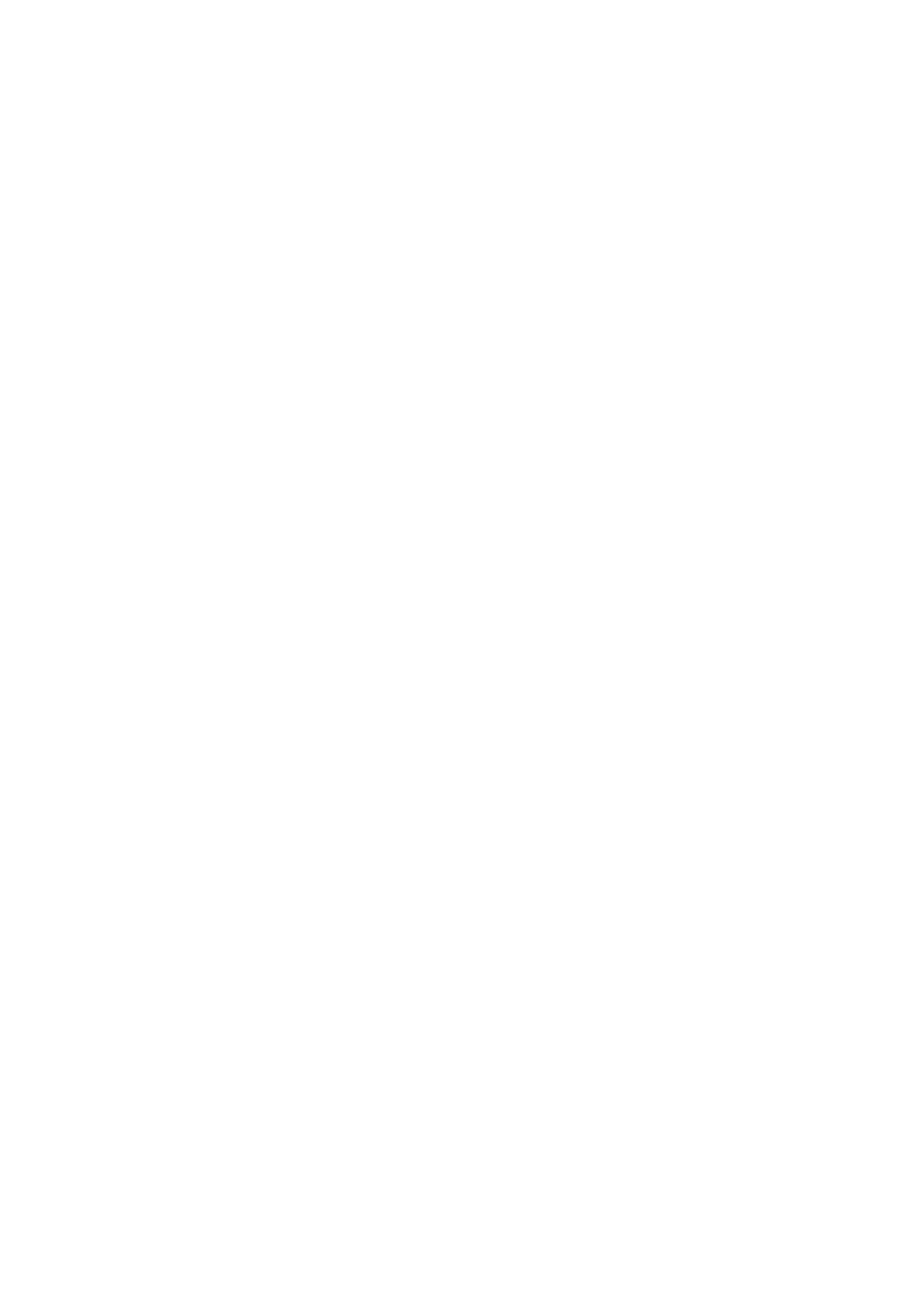| <b>ENGLISH</b>    |                | 4 УКРАЇНСЬКА       | 28 |
|-------------------|----------------|--------------------|----|
| <b>DEUTSCH</b>    | 5.             | <b>SRPSKI</b>      | 29 |
| <b>FRANÇAIS</b>   | 6              | <b>SLOVENŠČINA</b> | 30 |
| <b>NEDERLANDS</b> | $\overline{7}$ | <b>TÜRKÇE</b>      | 31 |
| <b>DANSK</b>      | 8              | عربي               | 32 |
| <b>ÍSLENSKA</b>   | 9              |                    |    |
| <b>NORSK</b>      | 10             |                    |    |
| <b>SUOMI</b>      | 11             |                    |    |
| <b>SVENSKA</b>    | 12             |                    |    |
| ČESKY             | 13             |                    |    |
| <b>ESPAÑOL</b>    | 14             |                    |    |
| <b>ITALIANO</b>   | 15             |                    |    |
| <b>MAGYAR</b>     | 16             |                    |    |
| <b>POLSKI</b>     | 17             |                    |    |
| <b>EESTI</b>      | 18             |                    |    |
| <b>LATVIEŠU</b>   | 19             |                    |    |
| <b>LIETUVIŲ</b>   | 20             |                    |    |
| <b>PORTUGUES</b>  | 21             |                    |    |
| <b>ROMÂNA</b>     | 22             |                    |    |
| <b>SLOVENSKY</b>  | 23             |                    |    |
| <b>БЪЛГАРСКИ</b>  | 24             |                    |    |
| <b>HRVATSKI</b>   | 25             |                    |    |
| ΕΛΛΗΝΙΚΑ          | 26             |                    |    |
| <b>РУССКИЙ</b>    | 27             |                    |    |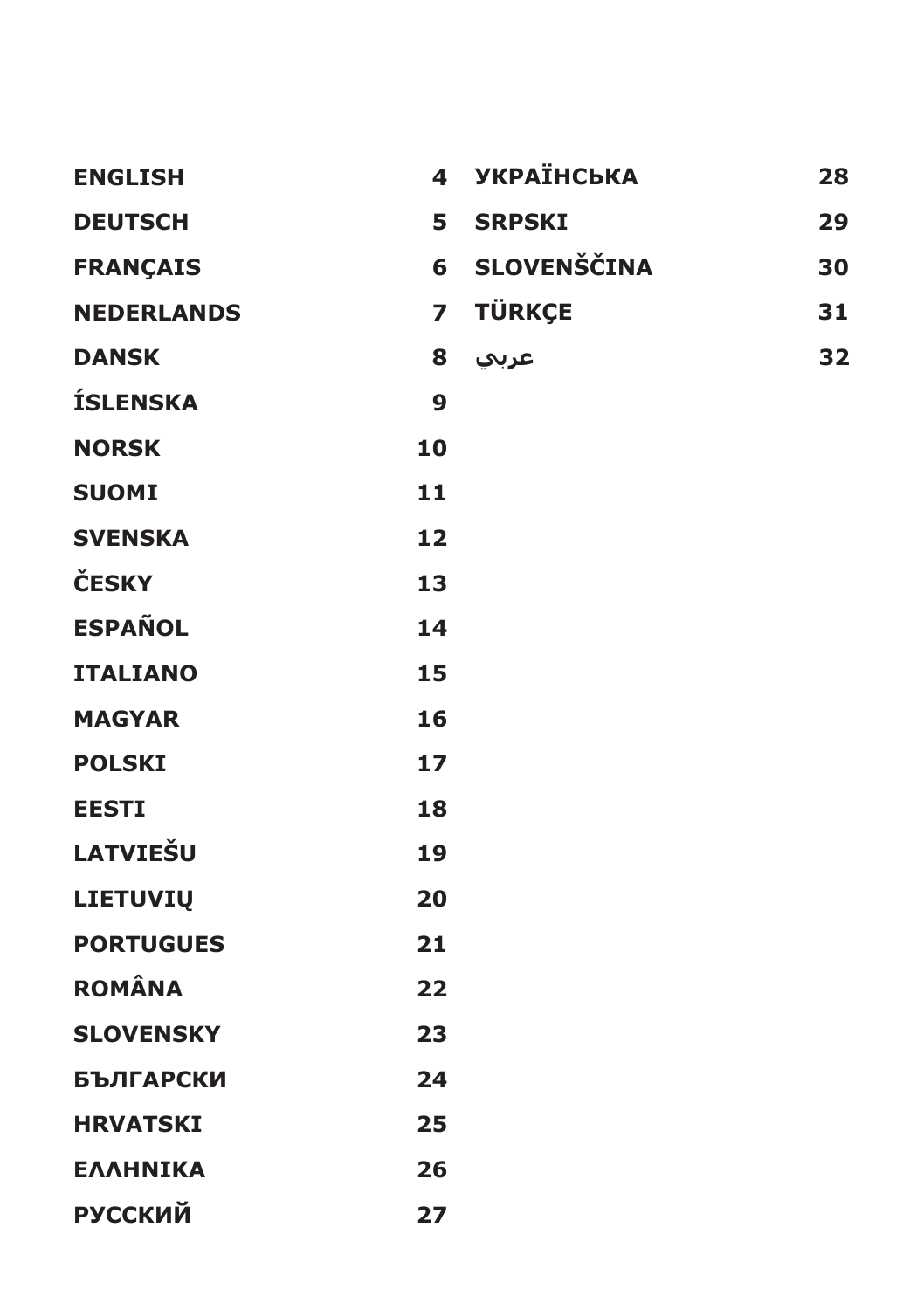## Designation of use:  $\vert$  HP (high pressure supply system) Maximum static pressure: 10 bar (145 PSI) Minimum working pressure: 0.5 bar (7.25 PSI) Maximum working pressure 10 bar (145 PSI) Recommended working pressure (hot & cold): 1 – 5 bar (14.5 - 72.5 PSI) Max hot water temperature:  $\begin{array}{c|c} | & 80 \text{ °C} / 176 \text{ °F} \end{array}$ Recommended hot water temperature:  $\begin{array}{c|c} | & 60 - 65 \degree \text{C} / 140 - 149 \degree \text{F} \end{array}$ Recommended cold water temperature: | 10 - 15 °C/ 50 - 59 °F Flow rate (bath): 20 l/min (5 gpm) @ 3 bar (43.5 PSI)

## **OPERATING CONDITIONS**

1. Valves operating outside these conditions of use cannot be guaranteed to operate as Type 2 valves (intended operation not guaranteed).

2. If water supply is fed from a storage cistern by gravity then the supply pressure should be verified to ensure the conditions of use are appropriate for the valve.

3. Hot and cold supply pressure should be balanced.

4. The thermostatic mixer is pre-set to a safety stop temperature of 38 °C. Since operating conditions in each supply system varies, it might be necessary to calibrate the mixer according to the service and installation instructions.

5. You can override the safety stop temperature by pressing the override button.

#### **Recommended maximum set mixed water temperatures**

| Application  | Maximum outlet temperature |
|--------------|----------------------------|
| l Bath:      | 144 °C / 111 °F            |
| l Shower:    | 41 °C / 106 °F             |
| Bath/Shower: | 141 °C / 106 °F            |

The maximum mixed water temperature can be 2°C above the recommended maximum set mixed water temperature.

The mixed water temperature must never exceed 46°C.

46°C is the maximum mixed water temperature from the bath tap and takes account of allowable temperature tolerances inherent in thermostatic mixing valves and temperature losses in metal baths. It is not a safe bathing temperature for adults or children.

37°C is the maximum recommended temperature for children/babies under 18 months, 40°C is the maximum recommended temperature for adults/children over 18 months.

**UK installations only** - For Type 2 approved valves, additional installation, commissioning and in-service test requirements shall be followed. Refer to the Type 2 approved valves document available at www.IKEA.com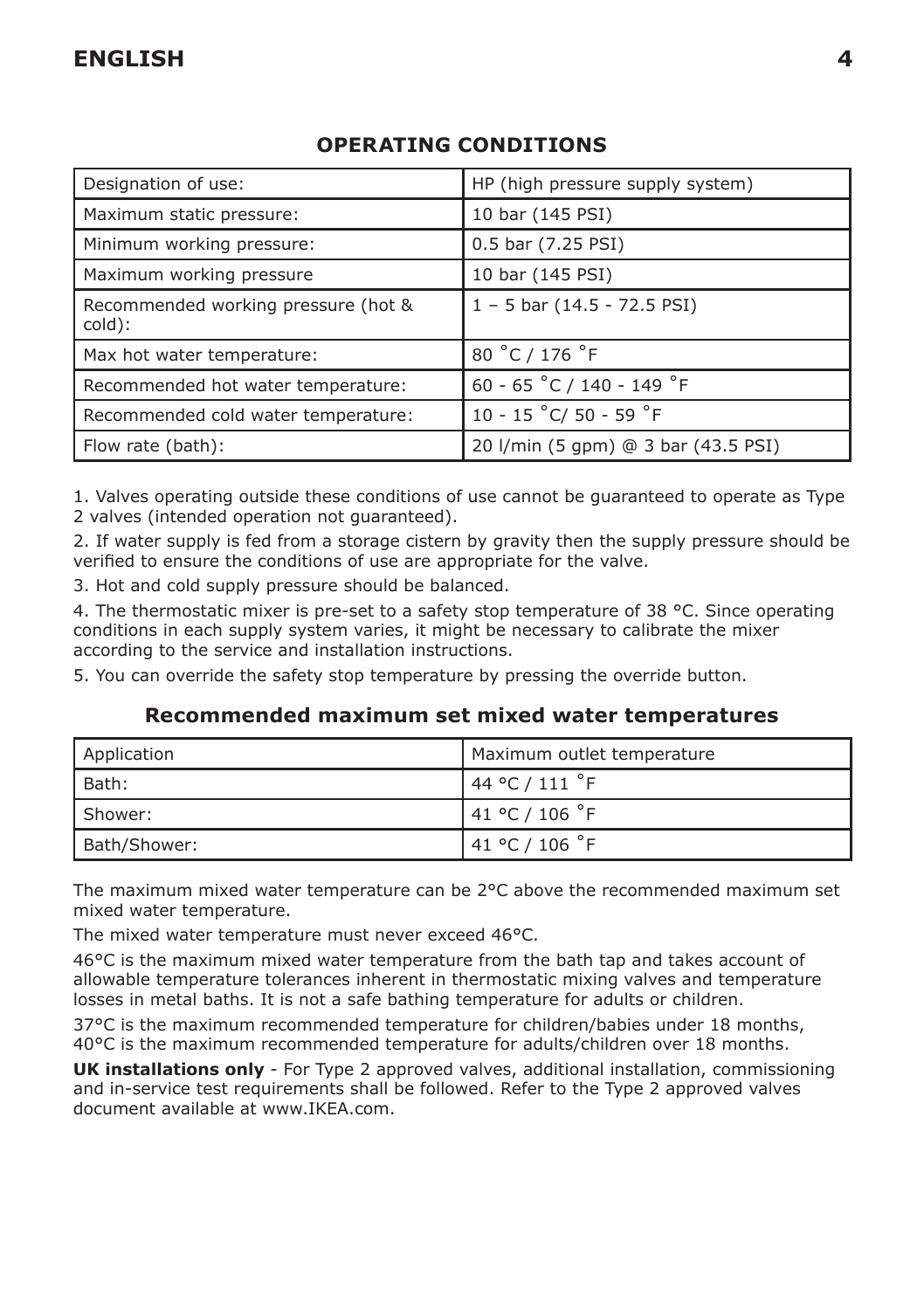# **DEUTSCH 5**

### **BETRIEBSBEDINGUNGEN**

| Einsatzbereich:                          | HP (Hochdruck-Leitungssysteme)         |
|------------------------------------------|----------------------------------------|
| Maximaler statischer Druck:              | 10 bar (145 PSI)                       |
| Minimaler Betriebsdruck:                 | 0,5 bar (7.25 PSI)                     |
| Maximaler Betriebsdruck:                 | 10 bar (145 PSI)                       |
| Empfohlener Betriebsdruck (warm & kalt): | 1-5 bar (14.5 - 72.5 PSI)              |
| Max. Warmwassertemperatur:               | 80°C/176°F                             |
| Empfohlene Warmwassertemperatur:         | 60-65°C/140-149°F                      |
| Empfohlene Kaltwassertemperatur:         | $10-15^{\circ}$ C/50-59 $^{\circ}$ F   |
| Wasserdurchflussmenge (Badewanne):       | 20 I/Min. (5 gpm) bei 3 bar (43.5 PSI) |

1. Werden Armaturen ohne Rücksicht auf die obenstehenden Betriebsbedingungen benutzt, kann nicht gewährleistet werden, dass sie als Typ-2-Armaturen funktionieren (der beabsichtigte Zweck kann nicht garantiert werden).

2. Erfolgt die Wasserversorgung mittels Schwerkraft über einen Wassertank, muss der Wasserdruck kontrolliert werden, um geeignete Voraussetzungen für die Mischbatterie sicherzustellen.

3. Der Druck für warmes und kaltes Wasser sollte gleich sein.

4. Die Thermostat-Mischbatterie hat eine voreingestellte Sicherheitssperre von +38°C. Da die Betriebsbedingungen von Wasserversorgungssystemen nicht überall gleich sind, kann eine Feineinstellung der Mischbatterie gem. der Anleitung für Service und Installation erforderlich sein.

5. Durch Drücken des Sperrknopfs lässt sich die Temperaturbegrenzung außer Kraft setzen.

#### **Empfohlene Einstellung der Höchsttemperatur bei Mischwasser**

| Anwendungsbereich | <b>Maximale Austrittstemperatur</b> |
|-------------------|-------------------------------------|
| Badewanne:        | 44°C/111°F                          |
| Dusche:           | 41°C/106°F                          |
| Wanne/Dusche:     | 41°C/106°F                          |

Die max. Wassertemperatur kann 2°C über der empfohlenen Mischwasser-Temperatureinstellung liegen.

Die Temperatur des Mischwassers darf 46°C keinesfalls übersteigen.

46°C ist die Höchsttemperatur für Mischwasser von Badewannen-Mischbatterien und schließt zugelassene Temperaturtoleranzen ein, die mit Thermostat-Mischventilen und Temperaturverlusten in Badewannen aus Metall einhergehen. Es ist keine sichere Badetemperatur für Erwachsene oder Kinder.

37°C ist die empfohlene Höchsttemperatur für Kinder unter 18 Monaten. 40°C ist die empfohlene Höchsttemperatur für Kinder über 18 Monate und für Erwachsene.

**Nur für Installationen in Großbritannien** - für zugelassene Ventile vom Typ 2 gelten besondere Anforderungen bezüglich Installation, Inbetriebnahme und Servicetests. Das Genehmigungsdokument für Ventile vom Typ 2 zurate ziehen, das auf www.IKEA.com verfügbar ist.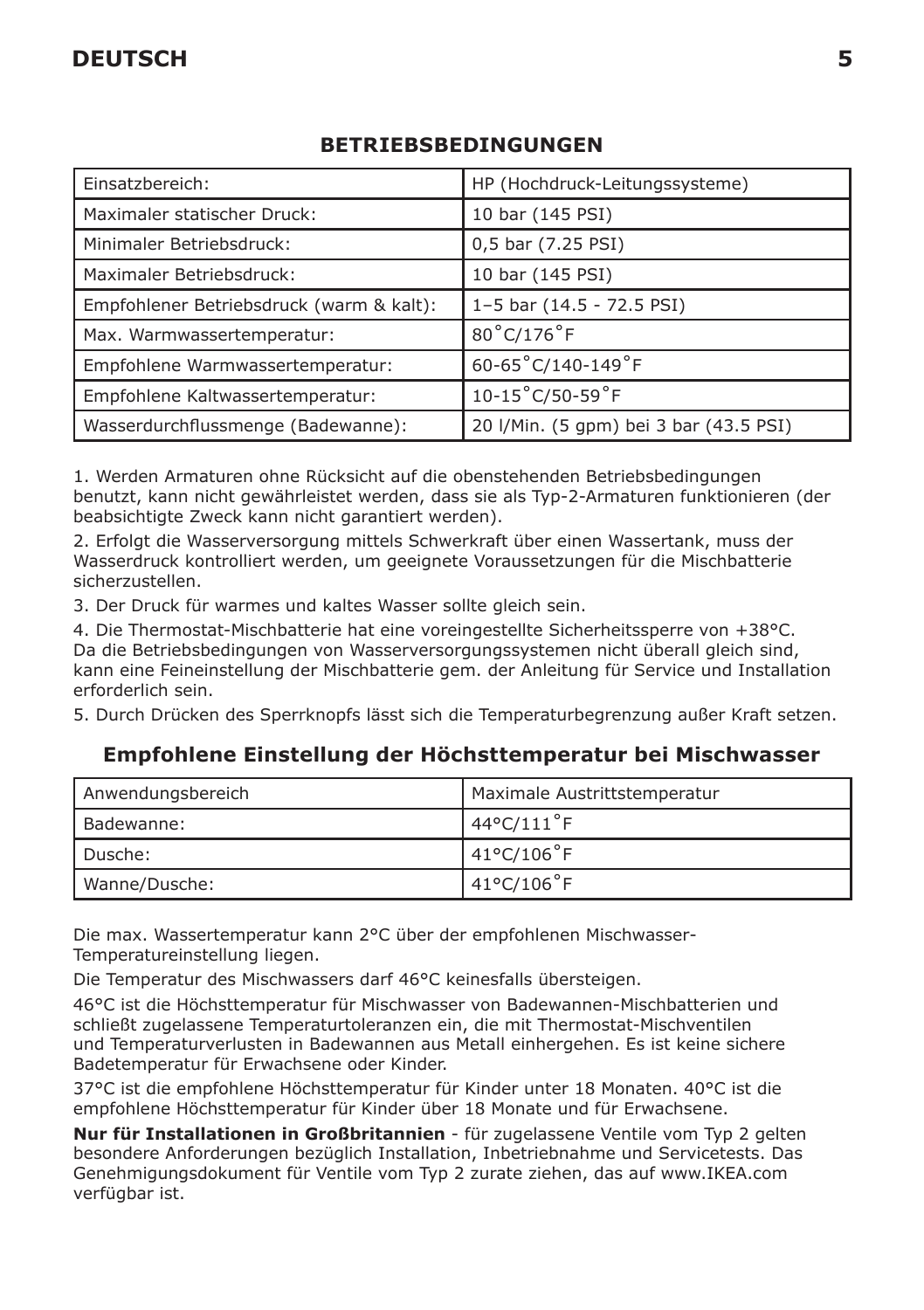| Désignation d'utilisation :                                | HP (système d'alimentation haute pression) |
|------------------------------------------------------------|--------------------------------------------|
| Pression statique maximum :                                | 10 bar (145 PSI)                           |
| Pression de fonctionnement minimum :                       | 0,5 bar (7.25 PSI)                         |
| Pression de fonctionnement maximum :                       | 10 bar (145 PSI)                           |
| Pression de fonctionnement recommandée<br>(chaud & froid): | $1 - 5$ bar $(14, 5 - 72, 5$ PSI)          |
| Température max eau chaude :                               | 80 °C / 176 °F                             |
| Température eau chaude recommandée :                       | 60 - 65 °C / 140 - 149 °F                  |
| Température eau froide recommandée:                        | 10 - 15 °C/ 50 - 59 °F                     |
| Débit (bain):                                              | 20 l/min (5 gpm) @ 3 bar (43,5 PSI)        |

## **CONDITIONS DE FONCTIONNEMENT**

1. Si l'utilisation de ces valves ne respecte pas les conditions décrites, il ne peut être garanti qu'elles fonctionnent comme des valves de Type 2 (fonctionnement prévu non garanti).

2. Si l'alimentation en eau est approvisionnée par gravitation depuis une citerne de stockage, il convient de vérifier la pression d'alimentation pour s'assurer que les conditions d'utilisation sont adaptées à la valve.

3. Les pressions d'alimentation en eau chaude et eau froide doivent être équivalentes.

4. Le mitigeur thermostatique est préréglé sur une température de sécurité de 38 °C. Les conditions de fonctionnement variant d'un système d'alimentation à l'autre, il peut être nécessaire d'étalonner le mitigeur en suivant les instructions d'installation et de fonctionnement.

5. Il est possible de dépasser la température de sécurité en appuyant sur le bouton poussoir.

#### **Températures maximum recommandées pour l'eau mélangée**

| Application  | Température maximum de sortie |
|--------------|-------------------------------|
| Bain:        | 44 °C / 111 $\degree$ F       |
| Douche:      | 141 °C / 106 °F               |
| Bain/Douche: | 141 °C / 106 °F               |

La température maximale de l'eau mitigée peut dépasser de 2°C la température d'eau mitigée maximale recommandée et paramétrée.

La température de l'eau mitigée ne doit jamais dépasser les 46°C.

La température maximale de l'eau mitigée est de 46°C, ce qui tient compte des tolérances de température admises inhérentes aux mitigeurs thermostatiques et des pertes de température liées au tuyaux en métal. Ne pas se baigner dans une eau à cette température.

La température maximale recommandée pour les enfants/bébés de moins de 18 mois est de 37°C. La température maximale recommandée pour les adultes et les enfants de plus de 18 mois est de 40°C.

**Royaume-Uni uniquement** - Pour les vannes de type 2, les installations supplémentaires, les commandes et essais en service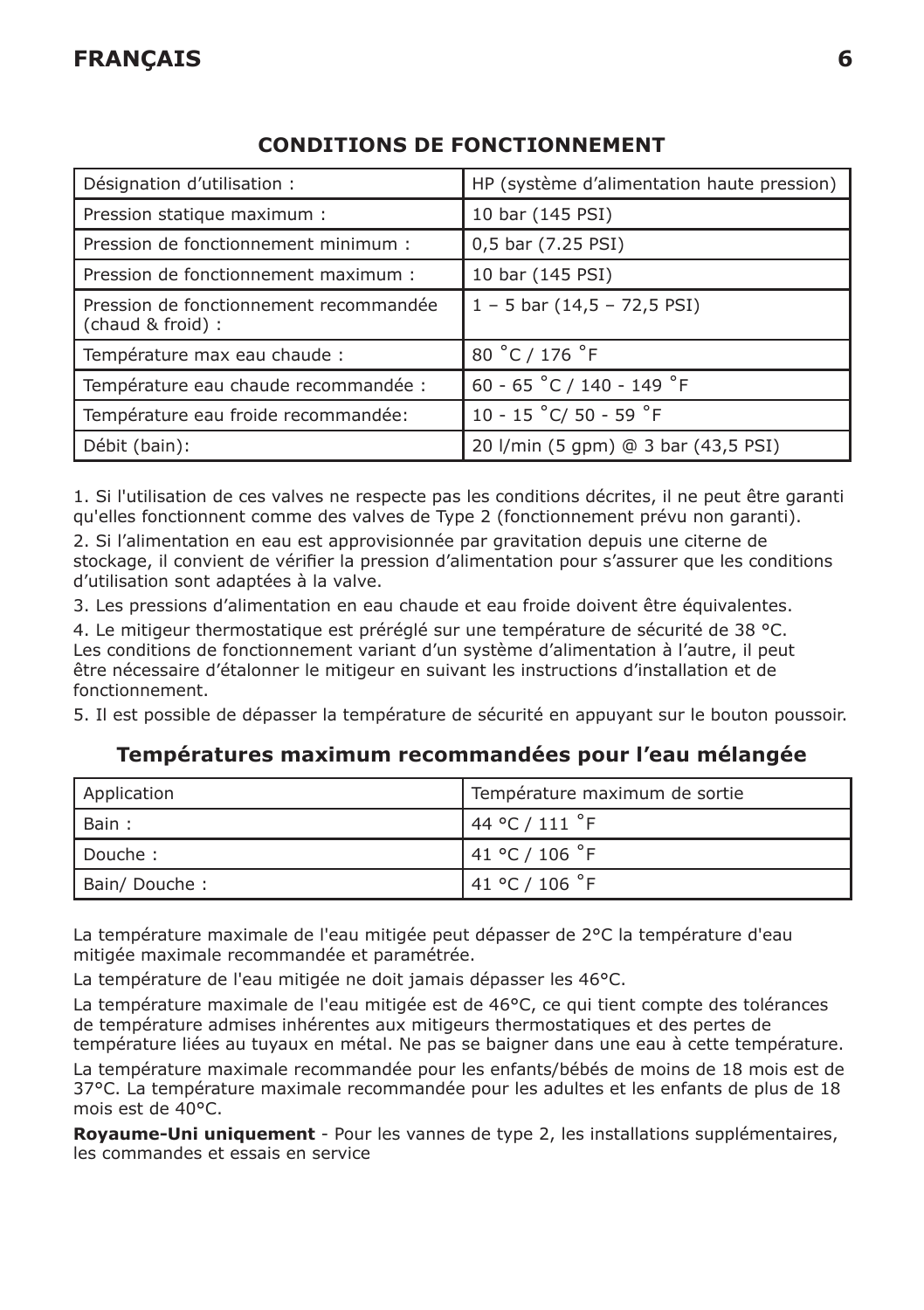### **NEDERLANDS 7**

| Bestemd voor:                      | HP (watersysteem met hogedrukpomp)   |
|------------------------------------|--------------------------------------|
| Maximale statische druk:           | 10 bar (145 PSI)                     |
| Minimale werkdruk:                 | 0.5 bar (7.25 PSI)                   |
| Maximale werkdruk:                 | 10 bar (145 PSI)                     |
| Aanbevolen werkdruk (warm & koud): | 1-5 bar (14.5 - 72.5 PSI)            |
| Max. warmwatertemperatuur:         | 80°C / 176°F                         |
| Aanbevolen warmwatertemperatuur:   | 60-65°C /140-149°F                   |
| Aanbevolen koudwatertemperatuur:   | $10-15^{\circ}$ C/50-59 $^{\circ}$ F |
| Stroomsnelheid (bad):              | 20 l/min (5 gpm) @ 3 bar (43.5 PSI)  |

#### **VOORWAARDEN**

1. Van ventielen die worden gebruikt zonder rekening te houden met bovenstaande voorwaarden kan niet worden gegarandeerd dat zij functioneren als Type 2 ventielen (beoogde functie kan niet worden gegarandeerd).

2. Wanneer de watertoevoer plaatsvindt vanuit een watertank via de zwaartekracht moet de waterdruk worden gecontroleerd om te garanderen dat de voorwaarden geschikt zijn voor het ventiel.

3. De waterdruk voor warm resp. koud water moet hetzelfde zijn.

4. De thermostaatmengkraan heeft een vooraf ingestelde veiligheidsstop op 38 °C. Aangezien de omstandigheden in elk watertoevoersysteem verschillen, kan het nodig zijn de mengkraan te kalibreren in overeenstemming met de instructies voor onderhoud en installatie.

5. Je kan de temperatuurvergrendeling ontgrendelen door de knop in te drukken.

#### **Aanbevolen instelling van de maximumtemperatuur voor gemengd water**

| Toepassingsgebied | Maximale uitlaattemperatuur |
|-------------------|-----------------------------|
| Bad:              | 44 °C                       |
| Douche:           | . 41 °C                     |
| Bad/douche:       | . 41 °C                     |

De maximale watertemperatuur kan 2 °C boven de aanbevolen maximale instelling voor gemengde watertemperatuur zijn.

De gemengde watertemperatuur mag nooit hoger zijn dan 46 °C.

46 °C is de maximale gemengde watertemperatuur van de badkamermengkraan en houdt rekening met toelaatbare temperatuurtoleranties die inherent zijn aan thermostatische mengkleppen en temperatuurverliezen in metalen badkuipen. Het is geen veilige badtemperatuur voor volwassenen of kinderen.

37 °C is de maximaal aanbevolen temperatuur voor kinderen onder de 18 maanden, 40 °C is de maximaal aanbevolen temperatuur voor kinderen/volwassenen boven de 18 maanden.

**Uitsluitend voor installaties in Engeland** - Voor Type 2 goedgekeurde ventielen worden extra eisen gesteld aan de installatie, inbedrijfstelling en servicetests. Raadpleeg het Type 2 goedgekeurde document voor ventielen dat beschikbaar is op www.IKEA.com.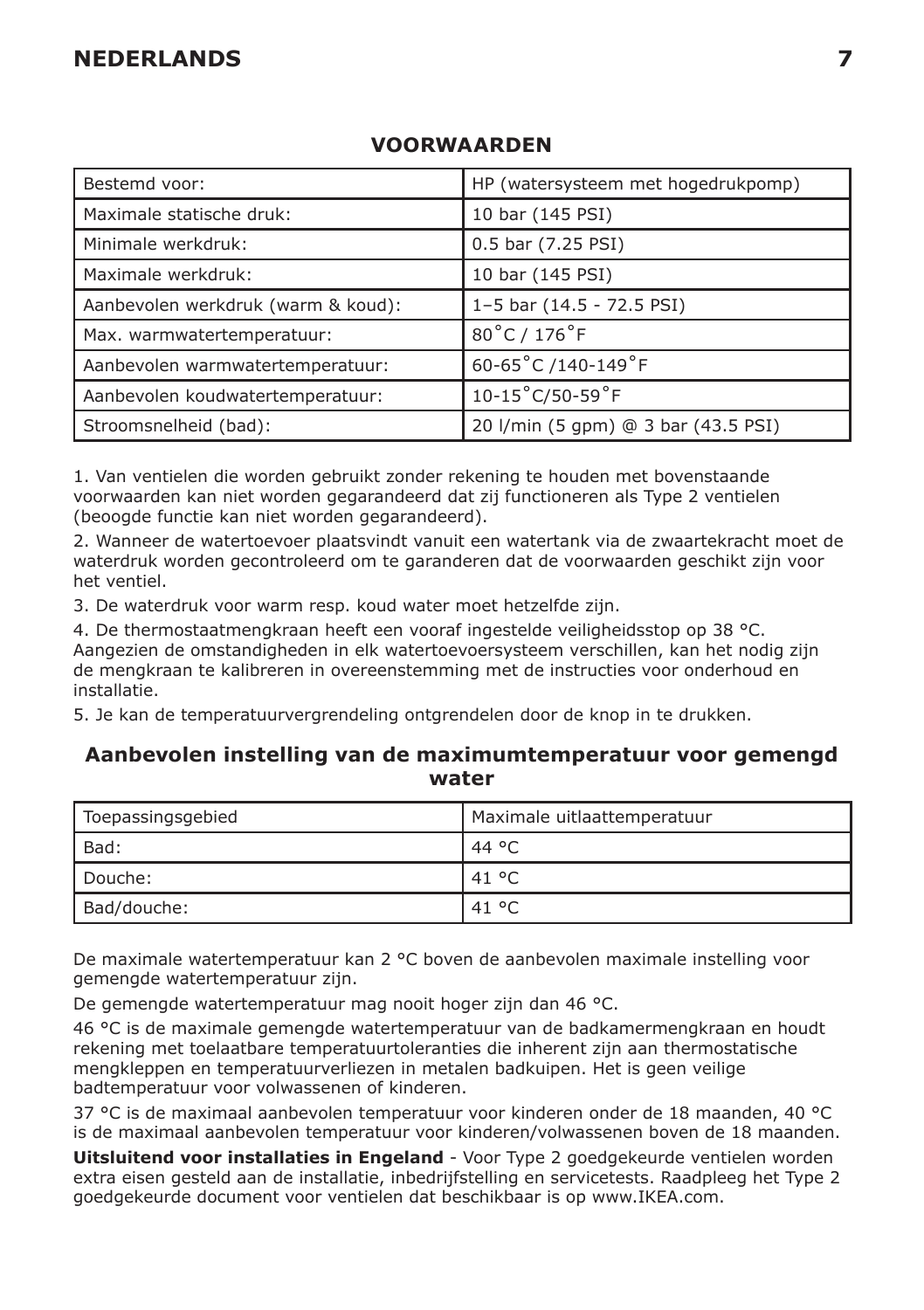### **DRIFTSFORUDSÆTNINGER**

| Beregnet til:                                | Højtrykssystem                       |
|----------------------------------------------|--------------------------------------|
| Maksimalt statisk tryk:                      | 10 bar (145 PSI)                     |
| Mindste arbeidstryk:                         | 0,5 bar (7,25 PSI)                   |
| Maksimalt arbejdstryk:                       | 10 bar (145 PSI)                     |
| Anbefalet arbejdstryk (varmt og koldt):      | 1-5 bar (14,5-72,5 PSI)              |
| Maksimumstemperatur for<br>varmtvandssystem: | $80^{\circ}$                         |
| Anbefalet temperatur på varmt vand:          | $60 - 65^{\circ}$                    |
| Anbefalet temperatur på koldt vand:          | $10-15^\circ$                        |
| Strømningshastighed, vand (badekar):         | 20 l/min. (5 gpm) @ 3 bar (43,5 PSI) |

1. Ventiler, der bruges uden hensyntagen til driftsforudsætningerne ovenfor, kan ikke garanteres at virke som Type 2-ventiler (ingen garanti for den beregnede funktion).

2. Hvis vandtilførslen sker via tyngdekraft fra en cisterne, skal vandtrykket kontrolleres for at sikre, at driftsforudsætningerne er passende for ventilen.

3. Trykket på vandtilførslen for det varme og kolde vand skal være det samme.

4. Det termostatstyrede blandingsbatteri er forhåndsindstillet til en sikkerhedsstoptemperatur på 38°. Da driftsforholdene varierer fra system til system, kan det være nødvendigt at kalibrere blandingsbatteriet i henhold til service- og installationsanvisningerne.

5. Du kan deaktivere sikkerhedsstoptemperaturen ved at trykke på deaktiveringsknappen.

#### **Anbefalede maksimalt indstillede vandtemperaturer**

| Anvendelse      | Maksimal udgangstemperatur: |
|-----------------|-----------------------------|
| l Badekar:      | $.44^{\circ}$               |
| l Bruser:       | $.41^{\circ}$               |
| Badekar/bruser: | $.41^{\circ}$               |

Den vandtemperatur, der kan blandes, må højst være 2° over den anbefalede maksimale blandede vandtemperatur.

Den blandede vandtemperatur må aldrig overstige 46°.

46° er den maksimale blandede vandtemperatur fra blandingsbatteriet, som tager hensyn til de tilladte temperaturtolerancer, der er en del af termostatiske blandingsbatterier og temperaturtab i badekar af metal. Det er ikke en sikker badetemperatur for voksne og børn. 37° er den maksimale anbefalede temperatur for børn/babyer under 18 måneder, 40° er den maksimale anbefalede temperatur for voksne/børn over 18 måneder.

**Kun installation i Storbritannien** - For ventiler, der er godkendt som Type 2, skal de ekstra krav til installation, ibrugtagning og service, mens produktet er i brug, følges. Se dokumentet om ventiler, der er godkendt som Type 2, og som findes på IKEA.dk.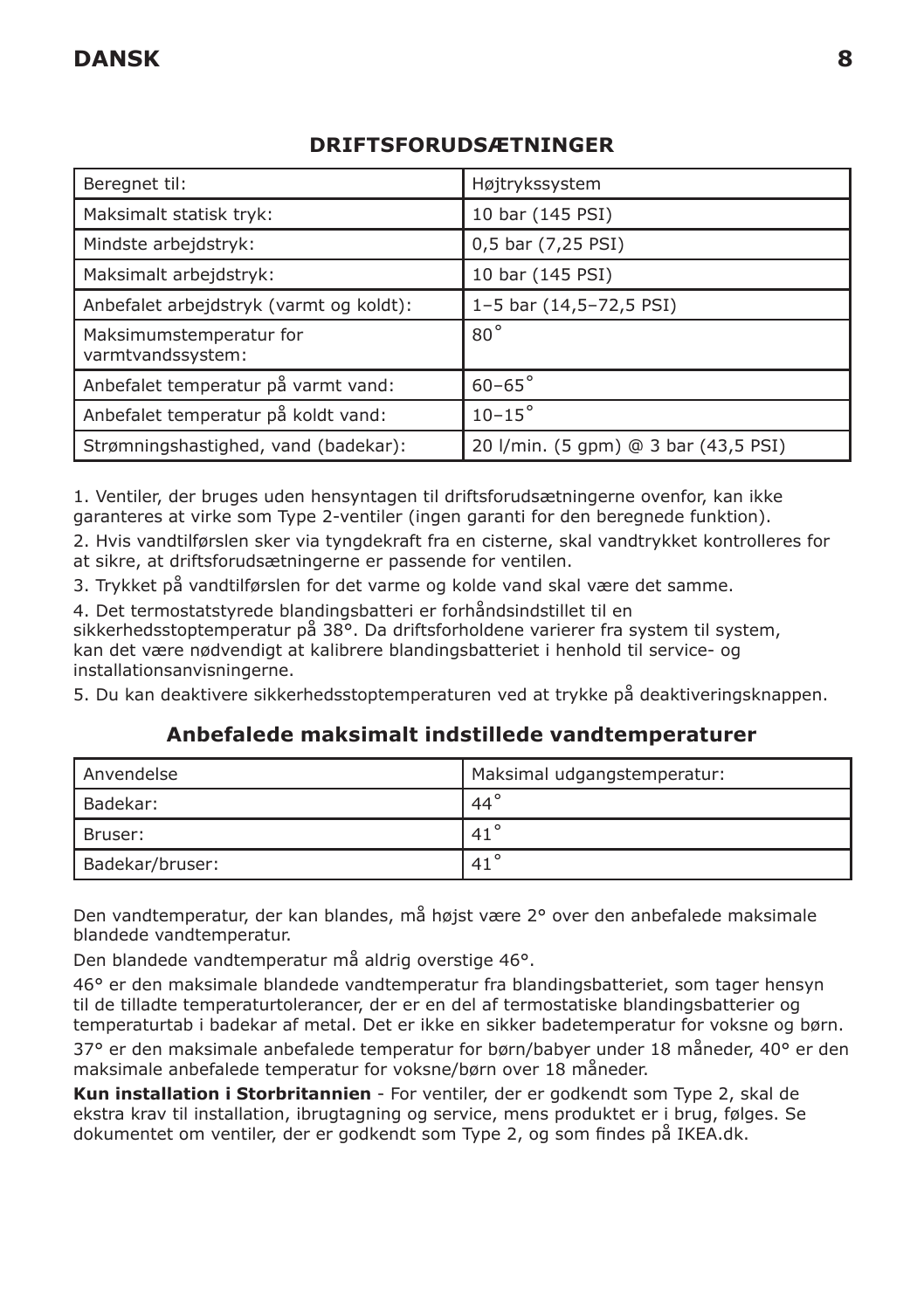# **ÍSLENSKA 9**

### **NOTKUNARSKILYRÐI**

| Notkunartáknun:                            | HP (hábrýstibrynningarkerfi)      |
|--------------------------------------------|-----------------------------------|
| Hámarksstöðuþrýstingur:                    | 10 bar (145 PSI)                  |
| Lágmarksvinnuþrýstingur:                   | 0,5 bar (7,25 PSI)                |
| Hámarksvinnubrýstingur:                    | 10 bar (145 PSI)                  |
| Ráðlagður vinnuþrýstingur (heitt og kalt): | $1 - 5$ bar $(14, 5 - 72, 5$ PSI) |
| Hámarkshiti heitavatns:                    | 80 °C                             |
| Ráðlagður hiti heitavatns:                 | $60 - 65 °C$                      |
| Ráðlagður hiti kaldavatns:                 | $10 - 15 °C$                      |
| Gegnumstreymi (bað):                       | 20 I/mín @ 3 bar (43,5 PSI)       |

1. Lokar sem starfa fyrir utan þessi notkunarskilyrði er ekki hægt að tryggja að virki eins og lokur í 2. flokki (tilætlaðar aðgerðir ekki tryggðar).

2. Ef vatnið kemur úr vatnsgeymi þarf að sannprófa þrýsting til að vera viss um að notkunarskilyrðin séu rétt fyrir lokuna.

3. Þrýstingur fyrir heitt og kalt vatn ætti að vera í jafnvægi.

4. Öryggishitastig blöndunartækjanna er forstillt á 38 °C. Þar sem notkunarskilyrði fyrir hvert veitukerfi eru mismunandi þá gæti þurft að fínstilla blöndunina samkvæmt þjónustuog uppsetningarleiðbeiningum.

5. Það er hægt að hnekkja öryggishitastiginu með því að ýta á hnekkingartakkann.

#### **Ráðlögð hámarksstilling hitastig á blönduðu vatni**

| l Notkun          | , Hámarkshitastig úttaks |
|-------------------|--------------------------|
| <sup>I</sup> Bað: | .44 °C                   |
| Sturta:           | 41 °C                    |
| Bað/sturta:       | 41 °C                    |

Hámarkshitastig á blönduðu vatni má vera 2°C hærra en ráðlögð stilling á hámarkshitastigi á blönduðu vatni.

Hitastig á blönduðu vatni má aldrei vera hærra en 46°C.

46°C er hámarkshitastig á blönduðu vatni í baðkari úr krana, með tilliti til leyfilegs hitaþols á hitistillilokum og hitataps í baðkörum úr málmi. Hitastigið er ekki öruggt fyrir fullorðna eða börn.

Hámarkshitastig sem mælt er með fyrir börn yngri en 18 mánaða er 37°C, og hámarkshitastig fyrir fullorðna og börn eldri en 18 mánaða er 40°C.

**Aðeins fyrir uppsetningu í Bretlandi.** Fyrir samþykktar lokur í 2. flokki, aðrar uppsetningar, fyrstu notkun og getuprófun skal fylgja skilyrðum. Sjá nánar í skjali um samþykktar lokur í 2. flokki hér: www.IKEA.com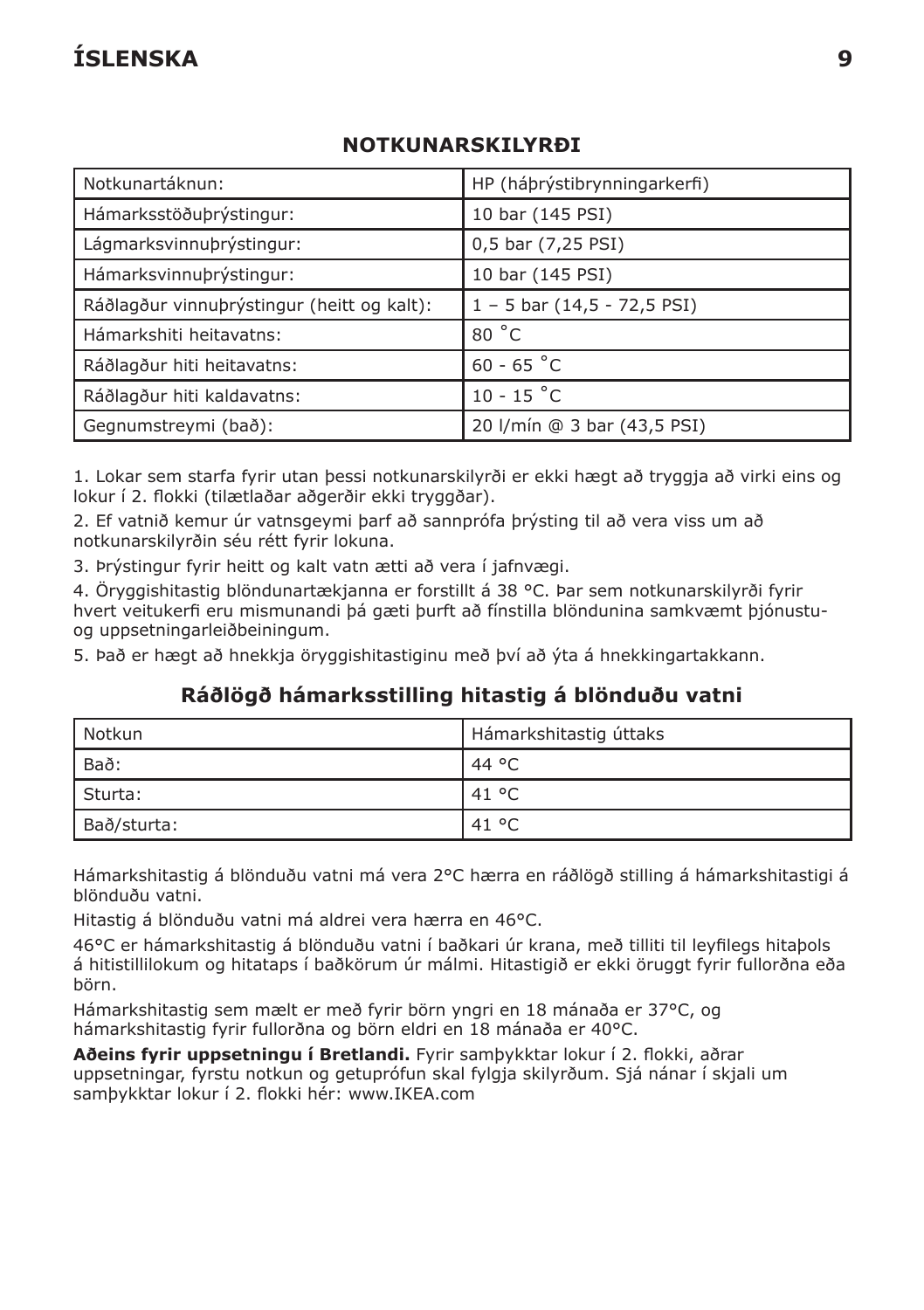### **DRIFTSFORUTSETNINGER**

| Beregnet for:                        | Høytrykkssystem                     |
|--------------------------------------|-------------------------------------|
| Maksimalt statisk trykk:             | 10 bar (145 PSI)                    |
| Minste arbeidstrykk:                 | 0,5 bar (7,25 PSI)                  |
| Maksimalt arbeidstrykk:              | 10 bar (145 PSI)                    |
| Anbefalt trykk (varmt og kaldt):     | 1-5 bar (14,5-72,5 PSI)             |
| Makstemperatur for varmtvannssystem: | 80 °C                               |
| Anbefalt temperatur på varmt vann:   | $60 - 65$ °C                        |
| Anbefalt temperatur på kaldt vann:   | $10-15$ °C                          |
| Strømningshastighet, vann (bad):     | 20 l/min (5 gpm) @ 3 bar (43,5 PSI) |

1. Ventiler som brukes uten at det tas hensyn til driftsforutsetningene over kan ikke garanteres å fungere som Type 2 ventiler (beregnet funksjon kan ikke garanteres).

2. Hvis vanntilførselen kommer fra en sisterne ved hjelp av tyngdekraft, bør vanntrykket sjekkes for å sørge for at bruksforholdene samsvarer med ventilen.

3. Trykket på tilførselen av varmt og kaldt vann bør balanseres.

4. Termostaten på blandebatteriet er forhåndsinnstilt med sikkerhetsstopp på 38 °C. Siden driftsforholdene varierer fra system til system, kan det være nødvendig å kalibrere blandebatteriet etter instruksene i service- og installasjonshåndboka.

5. Du kan omgå sikkerhetsstoppen ved å trykke inn knappen på hendelen.

#### **Anbefalt innstilt makstemperatur på vannet**

| l Bruk        | Maksimal utgangstemperatur: |
|---------------|-----------------------------|
| I Badekar:    | 144 °C / 111 °F             |
| Dusj:         | 141 °C / 106 °F             |
| Badekar/dusi: | 41 °C / 106 $\degree$ F     |

Den maksimale vanntemperaturen kan være 2 °C over den anbefalte maksinnstillingen for termostatregulert vanntemperatur.

Vanntemperaturen må aldri være over 46 °C.

46 °C er den maksimale temperaturen på vann fra blandebatterier for badekar og dette tar hensyn til temperaturtoleransen til blandebatterier med termostat og temperatursvinn i badekar av metall. Det er ikke en sikker badetemperatur for voksne eller barn.

37 °C er den høyeste anbefalte temperaturen for barn/babyer under 18 måneder, 40 °C er den høyeste anbefalte temperaturen for voksne/barn over 18 måneder.

**Kun for installasjoner i Storbritannia** – For type 2-godkjente ventiler, tilleggsinstallasjoner, kommisjoner og servicetestkrav skal følges. Referer til type 2-godkjenningsdokument for ventiler som finnes tilgjenglig på www.IKEA.com.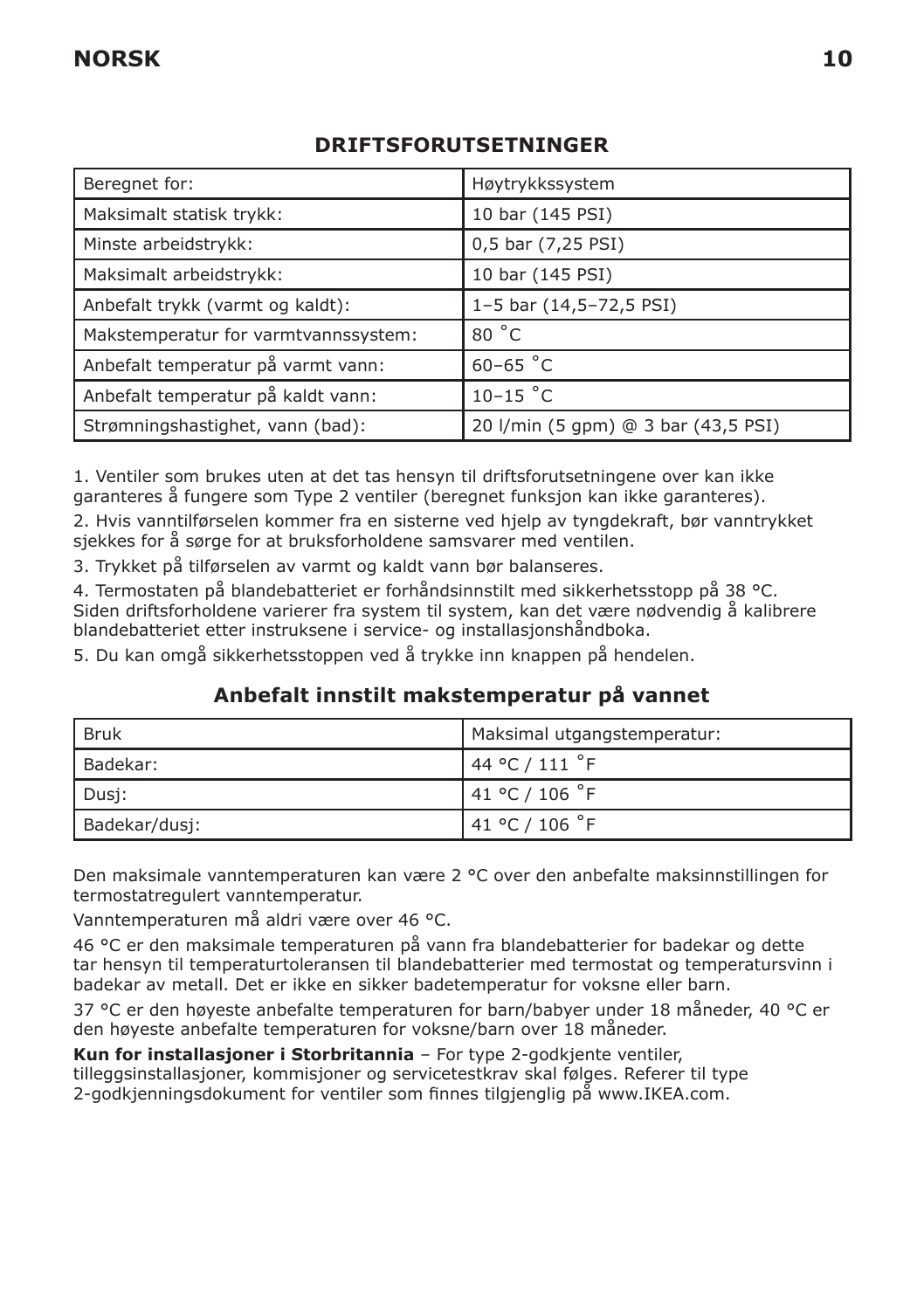# **KÄYTTÖEDELLYTYKSET**

| Käyttötarkoitus:                         | HP (korkeapaineinen syöttöjärjestelmä) |
|------------------------------------------|----------------------------------------|
| Suurin staattinen paine:                 | 10 bar (145 PSI)                       |
| Käyttöpaine vähintään:                   | 0.5 bar (7.25 PSI)                     |
| Käyttöpaine enintään:                    | 10 bar (145 PSI)                       |
| Suositeltava vedenpaine (kuuma & kylmä): | $1 - 5$ bar (14.5 - 72.5 PSI)          |
| Veden lämpö enintään:                    | 80 °C / 176 °F                         |
| Suositeltava kuuman veden lämpötila:     | 60 - 65 °C / 140 - 149 °F              |
| Suositeltava kylmän veden lämpötila:     | 10 - 15 °C/ 50 - 59 °F                 |
| Virtausnopeus (kylpyamme):               | 20 l/min (5 gpm) @ 3 bar (43.5 PSI)    |

1. Muissa kuin mainituissa käyttöolosuhteissa toimivia venttiilejä ei voida taata toimimaan 2-tyypin venttiileinä (eli toimintaa tarkoitetulla tavalla ei voida taata).

2. Jos vedensyöttö tapahtuu painovoiman avulla vesisäiliöstä, syöttöpaine on tarkistettava sen varmistamiseksi, että olosuhteet ovat venttiiliin sopivat.

3. Kuuman ja kylmän veden vedenpaineen pitää olla yhtä korkea.

4. Termostaattiseen sekoittajaan on säädetty turvapysähdys 38 °C lämpötilaan. Koska vedensyöttöjärjestelmissä on vaihtelua, voi olla tarpeen kalibroida sekoittaja huolto- ja asennusohjeissa kerrotulla tavalla.

5. Voit ohittaa turvanupin maksimilämpötilan painamalla ohituspainiketta.

#### **Suositeltava asetus sekoitetun veden maksimilämpötilaksi**

| Käyttö        | Suurin ulostulolämpötila |
|---------------|--------------------------|
| Kylpy:        | 44 °C / 111 $\degree$ F  |
| I Suihku:     | 141 °C / 106 °F          |
| Kylpy/suihku: | 41 °C / 106 $\degree$ F  |

Sekoitetun veden maksimilämpötila voi olla 2°C enemmän kuin sekoitetun veden maksimilämpötilalle suositeltu perussäätö.

Sekoitetun veden lämpötila ei koskaan saa ylittää 46°C.

46°C on maksimilämpötila sekoitetulle vedelle kylpyhuonehanasta. Se ottaa huomioon sallitut luontaiset lämpötilavaihtelut, jotka liittyvät termostaattisiin sekoitusventtiileihin ja metallisen kylpyammeen aiheuttamaan lämpöhukkaan. Se ei ole aikuisille tai lapsille turvallinen kylpylämpötila.

37 °C on suositeltu enimmäislämpötila alle 18 kuukauden ikäisille lapsille ja 40 °C on suositeltu enimmäislämpötila aikuisille/yli 18 kuukauden ikäisille lapsille.

**Seuraava koskee vain asennuksia Isossa-Britanniassa** - Tyyppihyväksynnän 2 saaneiden venttiilien suhteen on noudatettava ylimääräisiä asennus-, käyttöönotto- ja testausvaatimuksia. Katso Tyyppihyväksynnän 2 saaneet venttiilit -dokumentti osoitteessa www.IKEA.com.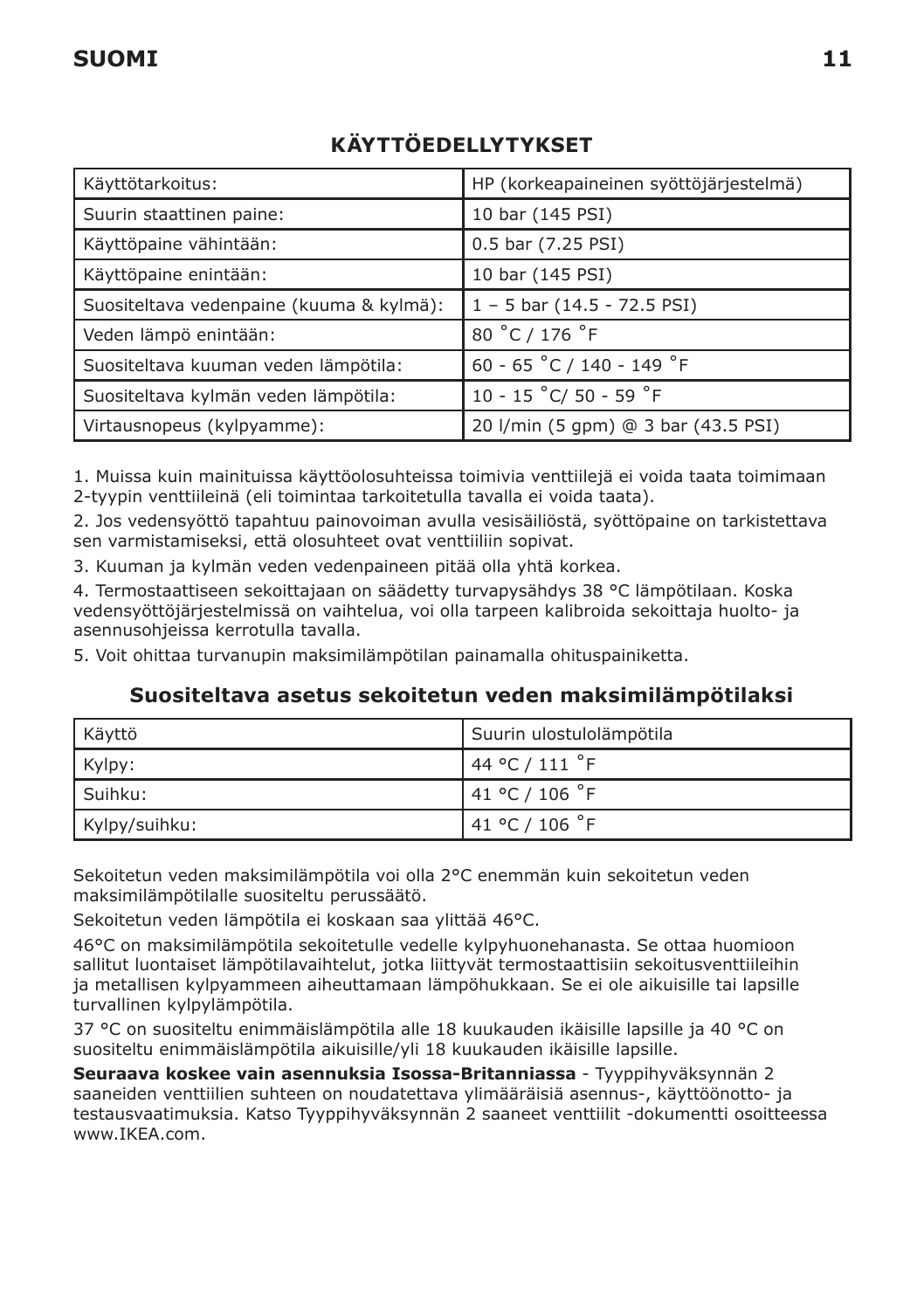# **DRIFTSFÖRUTSÄTTNINGAR**

| Avsedd för:                                | HP (vattensystem med högtryckspump) |
|--------------------------------------------|-------------------------------------|
| Maximalt statiskt tryck:                   | 10 bar (145 PSI)                    |
| Minimum arbetstryck:                       | 0.5 bar (7.25 PSI)                  |
| Maximalt arbetstryck:                      | 10 bar (145 PSI)                    |
| Rekommenderat arbetstryck (varmt & kallt): | 1-5 bar (14.5 - 72.5 PSI)           |
| Max. varmvattentemperatur:                 | 80°C / 176°F                        |
| Rekommenderad varmvattentemperatur:        | 60-65°C /140-149°F                  |
| Rekommenderad kallvattentemperatur:        | 10-15°C/50-59°F                     |
| Vattenflöde (bad):                         | 20 l/min (5 gpm) @ 3 bar (43.5 PSI) |

1. Ventiler som används utan hänsyn tagen till ovanstående driftsförutsättningar kan inte garanteras fungera som Typ 2 ventiler (avsedd funktion kan inte garanteras).

2. Om vattentillförseln sker via tyngdkraft från en vattentank måste vattentrycket kontrolleras för att säkerställa att förutsättningarna är lämpliga för ventilen.

3. Vattentrycket för varmt respektive kallt vatten bör vara detsamma.

4. Den termostatiska blandaren har en förinställd säkerhetsspärr på 38°C. Eftersom varje vattenförsörjningssystem har olika driftsförutsättningar kan det vara nödvändigt att kalibrera blandaren i enlighet med instruktionerna för service och installation.

5. Du kan låsa upp temperaturspärren genom att trycka på spärrknappen.

#### **Rekommenderad inställning av högsta temperatur på blandat vatten**

| Användningsområde | Maximal utgående temperatur |
|-------------------|-----------------------------|
| l Bad:            | 144 °C / 111 °F             |
| Dusch:            | 141 °C / 106 °F             |
| Bad/dusch:        | 141 °C / 106 °F             |

Den maximala vattentemperaturen kan vara 2°C över den rekommenderade inställningen för mixad vattentemperatur.

Den mixade vattentemperaturen får aldrig överstiga 46°C.

46°C är den maximal temperaturen på mixat vatten från badkarsblandare och inberäknar tillåtna temperaturtoleranser förbundna med termostatiska blandningsventiler och temperaturförluster i badkar tillverkade av metall. Det är inte en säker badtemperatur för vuxna eller barn.

37°C är den maximala rekommenderade temperaturen för barn under 18 månader, 40°C är den maximala rekommenderade temperaturen för barn/ vuxna över 18 månader.

**Endast för installationer i England** – För Typ 2 godkända ventiler, tilläggsinstallationer, förordnanden och service test krav skall följas. Refererande till Typ 2 godkända dokument för ventiler som finns tillgängligt på www.IKEA.com.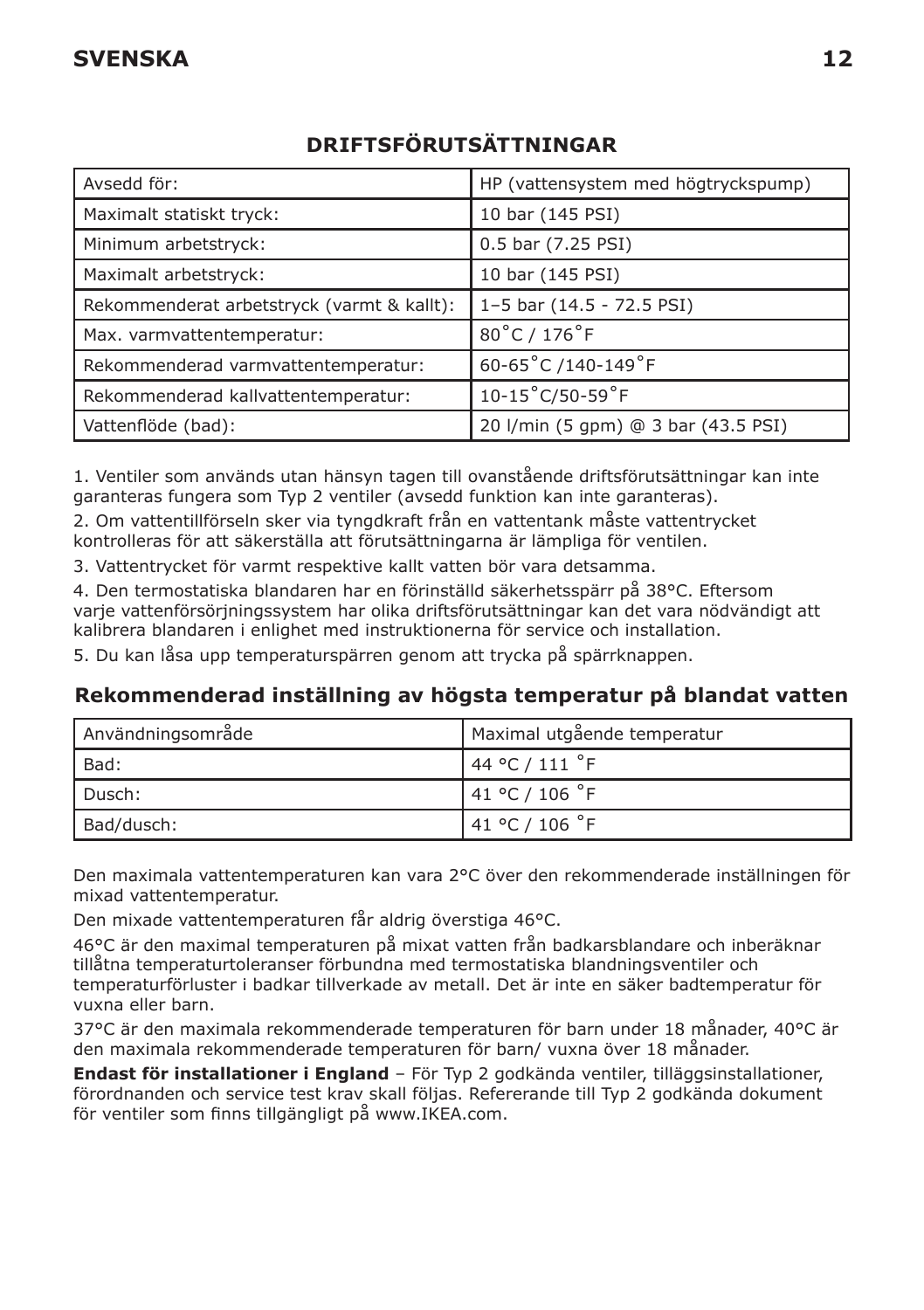# **PODMÍNKY PROVOZU**

| Účel použití:                                    | HP (vysokotlaký zásobní systém) |
|--------------------------------------------------|---------------------------------|
| Maximální statický tlak:                         | 10 bar (145 PSI)                |
| Minimální pracovní tlak:                         | 0,5 bar (7,25 PSI)              |
| Maximální pracovní tlak:                         | 10 bar (145 PSI)                |
| Doporučený pracovní tlak (horká a studená voda): | 1-5 bar (14,5-72,5 PSI)         |
| Maximální teplota horké vody:                    | 80 °C/ 176 °F                   |
| Doporučená teplota horké vody:                   | 60-65 °C/50-59 °F               |
| Doporučená teplota studené vody:                 | 10-15 °C/50-59 °F               |
| Průtok (vana):                                   | 20 I/min. @ 3 bar (43,5 PSI)    |

1. U ventilů používaných jinak, než jak je popsáno v těchto podmínkách, nemůžeme zaručit, že budou fungovat jako ventily Typu 2.

2. Pokud je přívod vody z nádrže zajišťován jen gravitační silou, zkontrolujte správný tlak.

3. Tlak teplé a studené vody by měl být vyrovnaný.

4. Směsovací baterie je přednastavená na bezpečnostní teplotu 38 °C. Vzhledem k tomu, že provozní podmínky v každém vodovodním systému se mohou lišit, je někdy potřeba baterii přenastavit dle instrukcí pro instalaci.

5. Bezpečnou teplotu vody můžete překročit, pokud stisknete speciální tlačítko.

#### **Doporučené maximální nastavení teploty smíšené vody**

| POUŽITÍ      | Maximální výstupní teplota: |
|--------------|-----------------------------|
| l Vana:      | 144 °C / 111 °F             |
| Sprcha:      | 41 °C / 106 °F              |
| Vana/Sprcha: | 141 °C / 106 °F             |

Maximální teplota vody ze směsné baterie může být max. o 2 °C vyšší než je doporučenné nastavení.

Teplota vody ze směsné baterie nesmí nikdy přesáhnout 46 °C.

46 °C je také maximální teplota vody ze směsné baterie u vany. Počítá se s jistou rezervou, danou tepelnými ztrátami ve ventilech a kovových vanách. Nejedná se o bezpečnou teplotu pro koupání dětí ani dospělých.

Pro děti mladší 18 měsíců je doporučená teplota max. 37 °C. Pro děti starší 18 měsíců nebo dospělé osoby je doporučená teplota max. 40 °C.

**Pouze pro Velkou Británii** – doporučené ventily Typ 2. Řiďte se dle požadavků na dodatečné instalace, uvedení do provozu a provozní zkoušky. Dokument odkazující na doporučené ventily Typ 2 je dostupný na www.IKEA.com.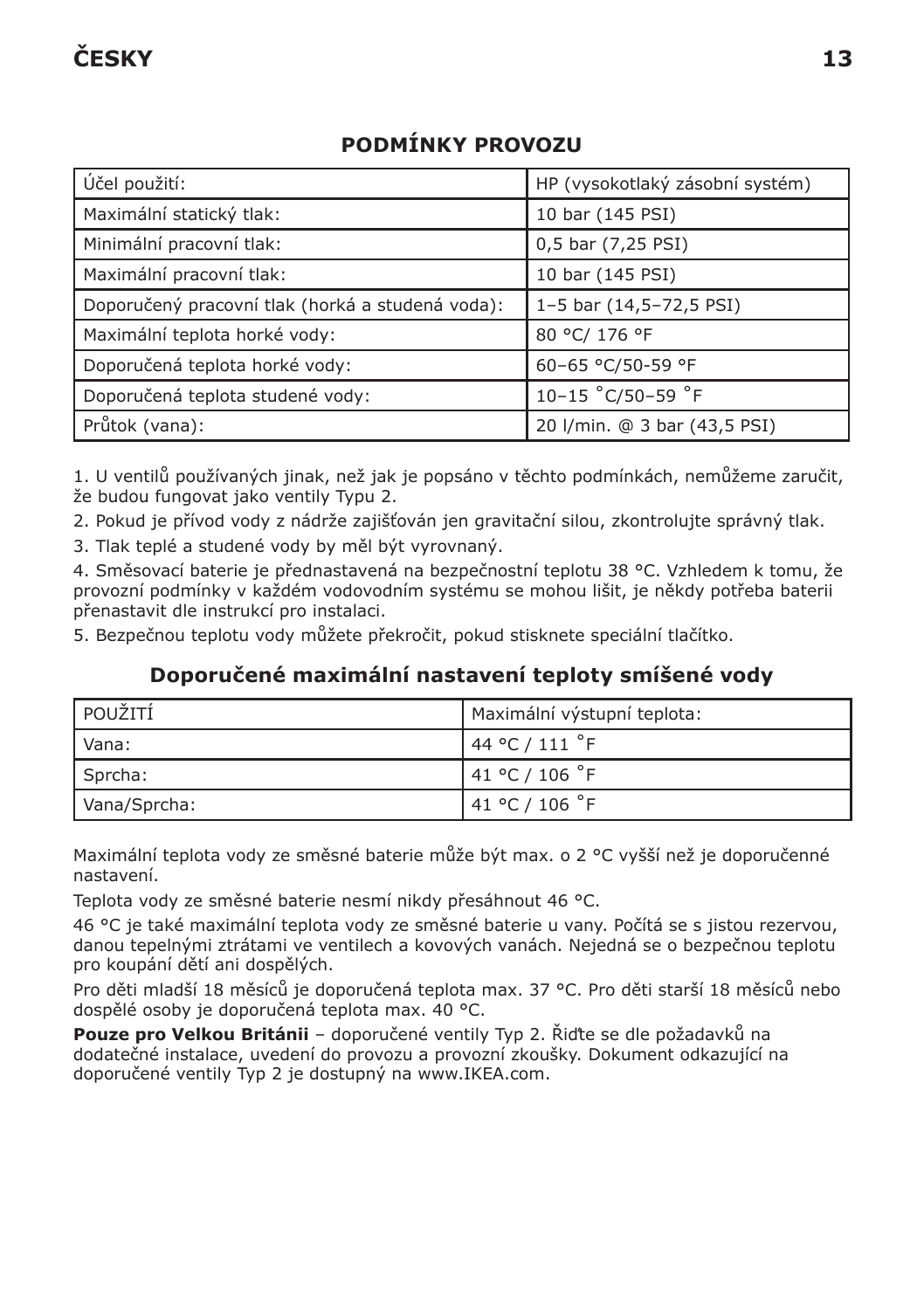| Uso designado:                                              | HP (sistema de alimentación de alta presión) |
|-------------------------------------------------------------|----------------------------------------------|
| Presión estática máxima:                                    | 10 bar (145 PSI)                             |
| Presión de funcionamiento mínima:                           | 0,5 bar (7.25 PSI)                           |
| Presión de funcionamiento máxima:                           | 10 bar (145 PSI)                             |
| Presión de funcionamiento recomendada<br>(caliente y frío): | $1 - 5$ bar $(14.5 - 72.5$ PSI)              |
| Temperatura máx. del agua caliente:                         | 80 °C / 176 °F                               |
| Temperatura del agua caliente<br>recomendada:               | 60 - 65 °C / 140 - 149 °F                    |
| Temperatura del aqua fría recomendada:                      | 10 - 15 °C/ 50 - 59 °F                       |
| Caudal (bañera):                                            | 20 L/min (5 gpm) @ 3 bar (43,5 PSI)          |

### **CONDICIONES DE FUNCIONAMIENTO**

1. Si el uso de estas válvulas no respeta las condiciones descritas, no se puede garantizar que funcionen como válvulas de Tipo 2 (funcionamiento previsto no garantizado).

2. Si el abastecimiento de agua es por gravedad y proviene de una cisterna de almacenamiento, se debe comprobar la presión del suministro para garantizar que las condiciones de uso son las adecuadas para la válvula.

3. Las presiones del suministro de agua fría y caliente deben ser equivalentes.

4. El grifo termostático está preconfigurado para no superar la temperatura de seguridad de 38 °C. Dado que las condiciones de funcionamiento varían según el sistema de abastecimiento, puede ser necesario calibrar el grifo siguiendo las instrucciones de instalación y funcionamiento.

5. Se puede superar la temperatura de seguridad pulsando el correspondiente botón.

#### **Temperaturas máximas recomendadas para el agua mezclada**

| Aplicación    | Temperatura de salida máxima |
|---------------|------------------------------|
| Bañera:       | $'$ 44 °C / 111 $\degree$ F  |
| Ducha:        | 41 °C / 106 °F               |
| Bañera/ducha: | 141 °C / 106 °F              |

La temperatura máxima del agua mezclada puede sobrepasar los 2ºC la temperatura del agua mezclada recomendada definida.

La temperatura del agua mezclada no puede nunca sobrepasar los 46ºC.

46ºC es la temperatura máxima del agua mezclada que se obtiene del grifo y tiene en cuenta la tolerancia de temperatura admitida inherente a las válvulas termostáticas mezcladoras y a las pérdidas de temperatura ligadas a las tuberías de metal. No es una temperatura segura para baños de adulto o de niño.

37ºC es la temperatura máxima recomendada para bebés menores de 18 meses/niños; 40ºC es la temperatura máxima recomendada para adultos/niños mayores de 18 meses.

**Solo para el Reino Unido:** para válvulas aprobadas de tipo 2, se deben cumplir los requisitos de instalaciones adicionales, colocación en funcionamiento y pruebas. Consulta el documento sobre válvulas tipo 2 disponible en www.IKEA.com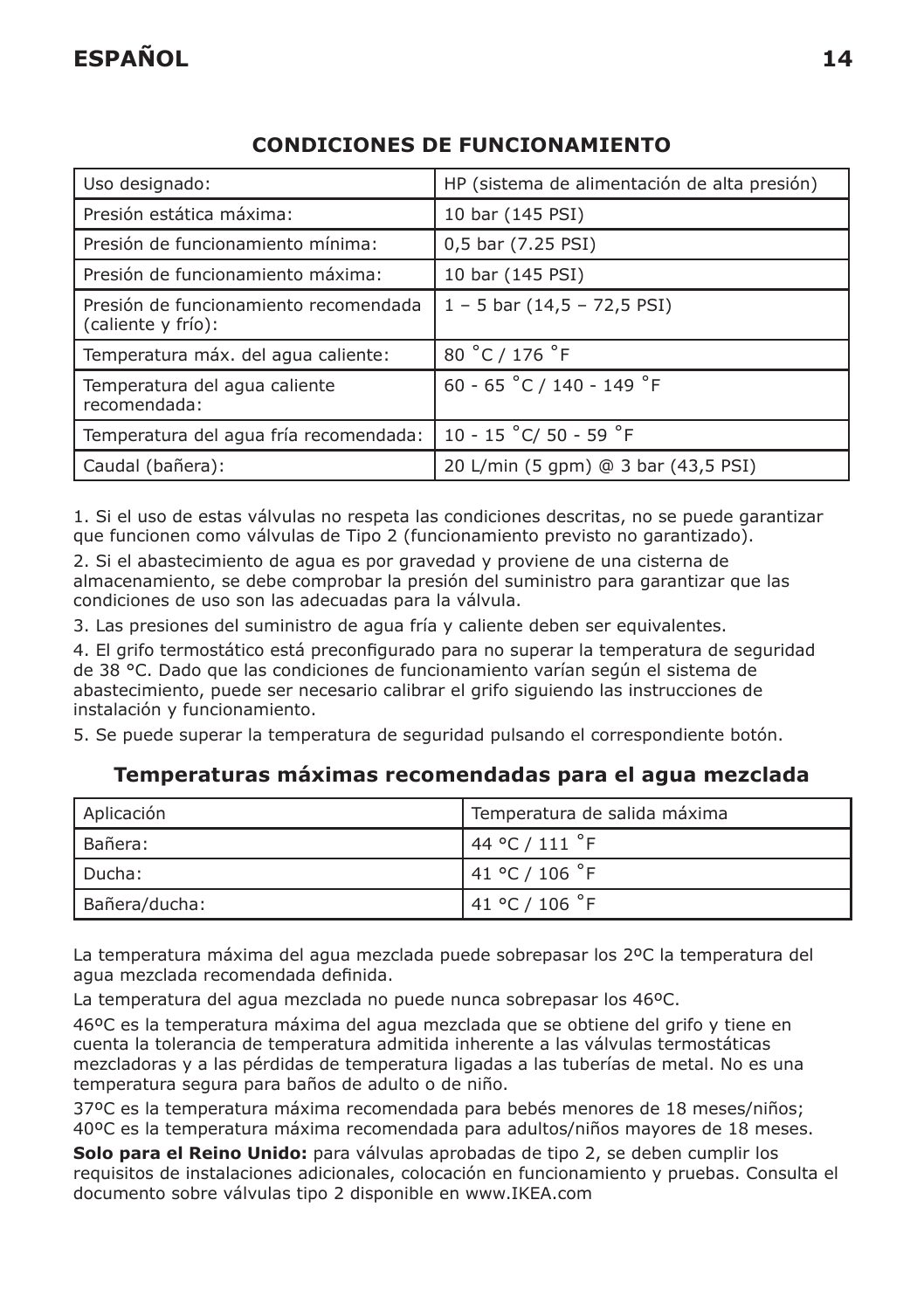#### **CONDIZIONI DI FUNZIONAMENTO**

| Destinazione d'uso:                                            | HP (sistema di alimentazione ad alta<br>pressione) |
|----------------------------------------------------------------|----------------------------------------------------|
| Pressione statica massima:                                     | 10 bar (145 psi)                                   |
| Pressione di esercizio minima:                                 | 0,5 bar (7,25 psi)                                 |
| Pressione di esercizio massima:                                | 10 bar (145 psi)                                   |
| Pressione di esercizio raccomandata (acqua<br>calda e fredda): | 1-5 bar (14,5-72,5 psi)                            |
| Temperatura max. acqua calda:                                  | 80°C/176°F                                         |
| Temperatura raccomandata acqua calda:                          | 60-65°C/140-149°F                                  |
| Temperatura raccomandata acqua fredda:                         | 10-15°C/50-59°F                                    |
| Portata (vasca da bagno):                                      | 20 l/min (5 gpm) a 3 bar (43,5 psi)                |

1. Se l'utilizzo delle valvole non è conforme a queste condizioni d'uso, il loro funzionamento come valvole di Tipo 2 non è garantito (non è garantito il funzionamento previsto).

2. Se l'alimentazione dell'acqua avviene per gravità da un serbatoio di stoccaggio, verifica la pressione di alimentazione per garantire che le condizioni d'uso siano adatte alla valvola.

3. La pressione di alimentazione dell'acqua calda e fredda dev'essere equivalente.

4. Il blocco di sicurezza del miscelatore termostatico è preimpostato su una temperatura di 38°C. Poiché le condizioni di funzionamento variano per ogni sistema di alimentazione, può essere necessario calibrare il miscelatore come indicato nelle istruzioni di installazione e manutenzione.

5. È possibile disattivare il blocco di sicurezza della temperatura premendo il pulsante di sblocco.

| Applicazione           | Temperatura massima in uscita |
|------------------------|-------------------------------|
| Vasca da bagno:        | 44°C /111°F                   |
| l Doccia:              | 41°C /106°F                   |
| Vasca da bagno/Doccia: | 41°C /106°F                   |

#### **Temperature massime raccomandate per l'acqua miscelata**

La temperatura massima dell'acqua miscelata può essere di 2°C superiore all'impostazione di temperatura massima raccomandata per l'acqua miscelata.

La temperatura dell'acqua miscelata non deve mai superare 46°C.

La temperatura massima dell'acqua erogata dal miscelatore della vasca da bagno è di 46°C: questo valore tiene conto delle tolleranze termiche consentite relative alle valvole miscelatrici termostatiche e della dispersione di calore nei componenti metallici. Questa non è una temperatura sicura per poter fare il bagno, sia per i bambini che per gli adulti.

La temperatura massima raccomandata per i bambini/neonati di età inferiore a 18 mesi è di 37°C, mentre per gli adulti/bambini di età superiore a 18 mesi è di 40°C.

**Solo per le installazioni nel Regno Unito:** per le valvole approvate di Tipo 2, è necessario attenersi a requisiti supplementari per l'installazione, la messa in servizio e il collaudo operativo. Consulta il documento sulle valvole approvate di Tipo 2 disponibile sul sito www.IKEA.com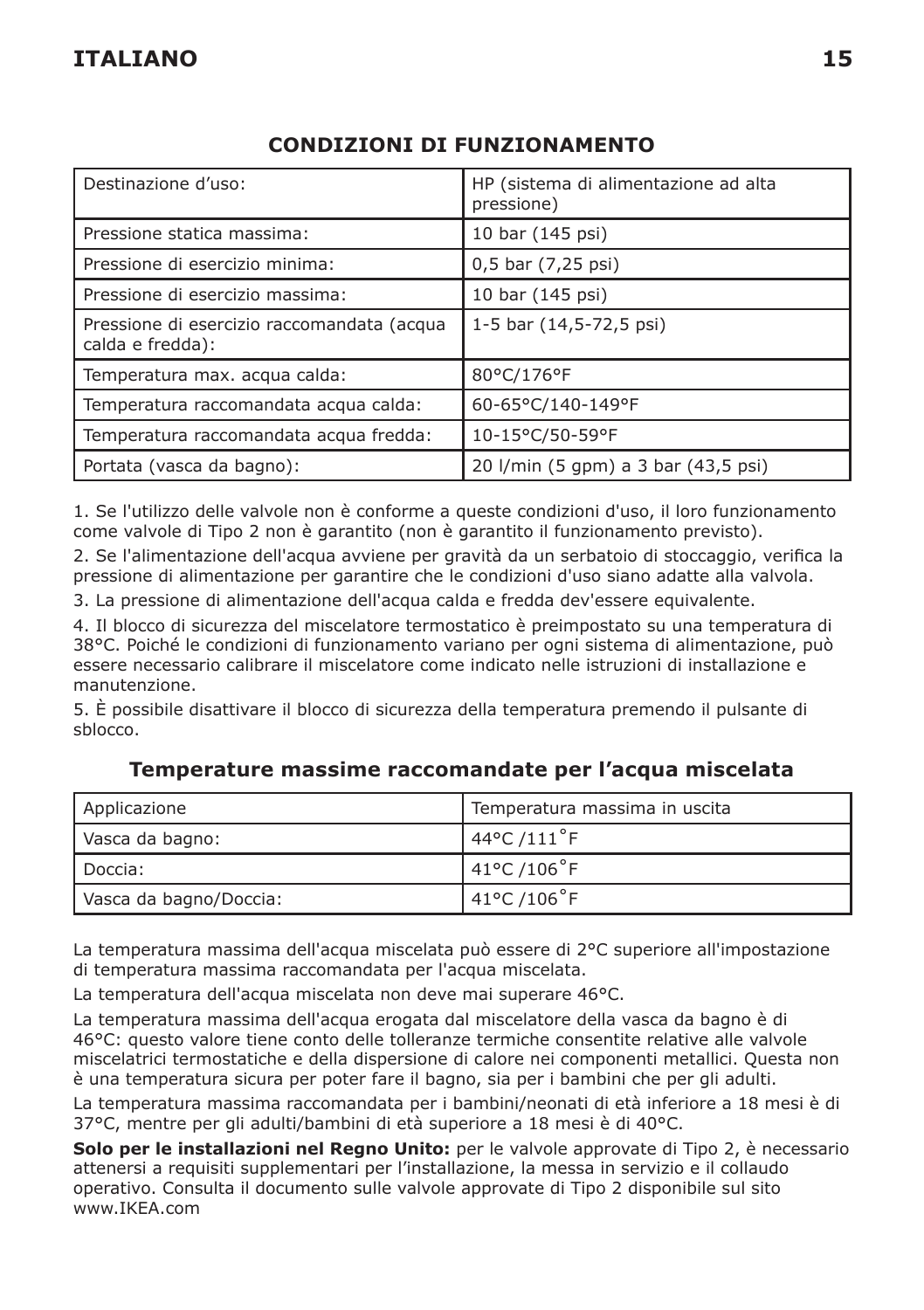| Használati rendeltetés:                | HP (magasnyomású hálózati rendszer) |
|----------------------------------------|-------------------------------------|
| Maximális statikus nyomás:             | 10 bar (145 PSI)                    |
| Minimális üzemi nyomás:                | 0.5 bar (7.25 PSI)                  |
| Maximum üzemi nyomás                   | 10 bar (145 PSI)                    |
| Ajánlott üzemi nyomás (meleg & hideg): | $1 - 5$ bar $(14.5 - 72.5$ PSI)     |
| Maximális meleg víz hőmérséklet:       | 80 °C / 176 °F                      |
| Ajánlott meleg víz hőmérséklet:        | 60 - 65 °C / 140 - 149 °F           |
| Ajánlott hideg víz hőmérséklet:        | 10 - 15 °C/ 50 - 59 °F              |
| Áramlási érték (fürdés):               | 20 l/min (5 gpm) @ 3 bar (43.5 PSI) |

# **MŰKÖDÉSI FELTÉTELEK**

1. Ezen feltételeken kívűl működtetett szelepek esetén nem garantálható, hogy ezek 2. típusú szelepként működhetnek ( nem garantálható a tervezett működés).

2. Ha a vízellátás egy tárolóciszternából származik gravitáció által, akkor a hálózati nyomást ellenőrizni kell annak biztosítása érdekében, hogy a feltételek megfelelőek a szelep számára.

3. A meleg és hideg hálózati nyomásnak kiegyensúlyozottnak kell lennie.

4. A termosztátos keverőnek 38 °C a biztonsági leállási hőmérsékletre vonatkozó alapbeállítása. Mivel a működési feltételek minden hálózati rendszer esetében eltérőek, előfordulhat, hogy a keverőt be kell állítani a szervíz- és beüzemelési útmutatók szerint.

5. Felülírhatod a biztonsági leállási hőmérsékletet a felülbíráló gombbal.

## **Ajánlott maximális beállított vegyes vízhőmérséklet**

| Használat         | Maximális kimeneti hőmérséklet |
|-------------------|--------------------------------|
| l Fürdés:         | 144 °C / 111 °F                |
| Zuhanyzás:        | 41 °C / 106 °F                 |
| Fürdés/Zuhanyzás: | 141 °C / 106 °F                |

A kevert víz maximális hőmérséklete 2°C-al haladhatja meg az ajánlott beállított kevert víz maximális hőmérsékletét.

A kevert víz hőmérséklete sosem haladhatja meg a 46°C -ot.

A 46°C a kádcsap kevert vízének maximális hőmérséklete és figyelembe veszi a termosztátos keverőszelepekben megengedhető hőmérséklet tűrést és a fémfürdőkben található hőmérséklet veszteséget. Ez nem egy biztonságos fürdési hőmérséklet sem felnőttek, sem gyerekek számára.

37°C az ajánlott maximum hőmérséklet 18 hónapnál fiatalabb gyerekek/babák számára, 40°C az ajánlott maximum hőmérséklet 18 hónapnál idősebb felnőttek/gyerekek számára.

**Csak az Egyesült Királyságbeli beszerelésekhez** - a 2-es típusú jóváhagyott szelepekhez, további beszerelés, megbízásos és használat alatti tesztelőírásokat kell követni. Lásd a 2-es típusú jóváhagyott szelepek dokumentumát, mely elérhető a www.IKEA.com oldalon.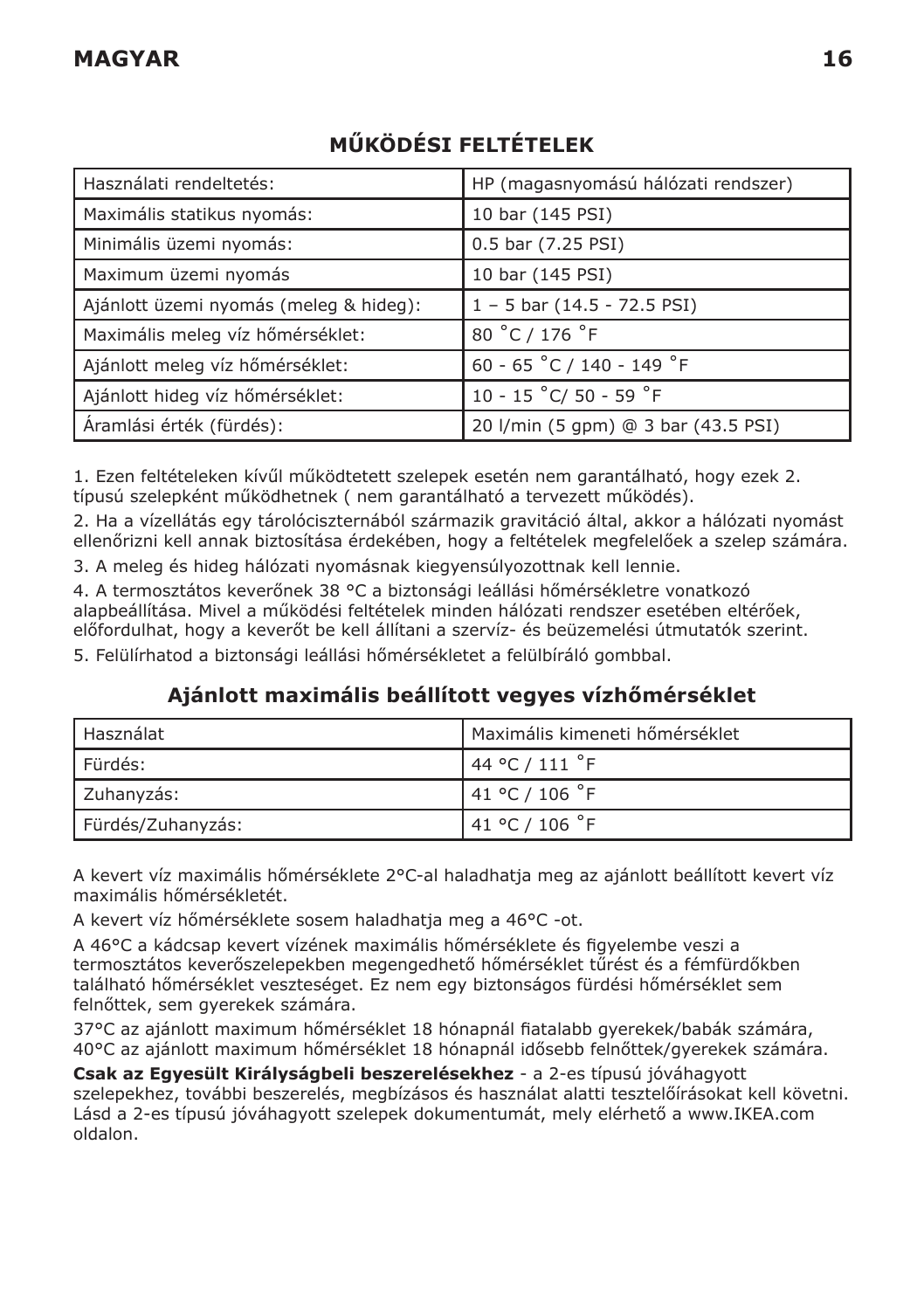#### **WARUNKI EKSPLOATACJI**

| Przeznaczenie:                                    | HP (system wysokociśnieniowy)       |
|---------------------------------------------------|-------------------------------------|
| Maksymalne ciśnienie statyczne:                   | 10 bar (145 PSI)                    |
| Minimalne ciśnienie robocze:                      | 0.5 bar (7.25 PSI)                  |
| Maksymalne ciśnienie robocze                      | 10 bar (145 PSI)                    |
| Zalecane ciśnienie robocze (woda ciepła i zimna): | $1 - 5$ bar (14.5 - 72.5 PSI)       |
| Maksymalna temperatura ciepłej wody:              | 80 °C / 176 °F                      |
| Zalecana temperatura ciepłej wody:                | 60 - 65 °C / 140 - 149 °F           |
| Zalecana temperatura zimnej wody:                 | 10 - 15 °C/ 50 - 59 °F              |
| Przepływ (kapiel):                                | 20 I/min (5 gpm) @ 3 bar (43.5 PSI) |

1. Zawory użytkowane bez uwzględnienia powyższych warunków nie gwarantują działania jako zawory Typu 2 (nie gwarantowane działanie zgodnie z przeznaczeniem).

2. Jeśli woda dostarczana jest ze zbiornika za pomocą grawitacji, wówczas należy sprawdzić ciśnienie dopływu, aby upewnić się, że warunki użytkowania są odpowiednie dla danego zaworu.

3. Ciśnienia zasilające ciepłej i zimnej wody powinny być wyrównane.

4. Mieszacz termostatyczny ma fabrycznie ustawiony ogranicznik bezpieczeństwa na 38° C. Ponieważ warunki użytkowania w systemach wodociągowych są różne, konieczne może okazać się skalibrowanie mieszacza zgodnie z instrukcją serwisowania i instalacji.

5. Możesz odblokować temperaturę dla ogranicznika bezpieczeństwa naciskając przycisk blokady.

#### **Zalecane ustawienia dla maksymalnej temperatury wody mieszanej**

| l Zastosowanie | Maksymalna temperatura wylotowa |
|----------------|---------------------------------|
| l Wanna:       | 144 °C / 111 °F                 |
| Prysznic       | 141 °C / 106 °F                 |
| Wanna/Prysznic | 141 °C / 106 °F                 |

Maksymalna temperatura wody może wynosić 2° C powyżej zalecanego maksymalnego ustawienia temperatury wody zmieszanej.

Temperatura wody zmieszanej nie może przekraczać 46° C.

46° C to maksymalna temperatura zmieszanej wody z baterii wannowej i uwzględnia dopuszczalne tolerancje temperatury właściwe dla termostatycznych zaworów mieszalnikowych i straty temperatury w wannach metalowych. Nie jest to bezpieczna temperatura kąpieli dla dorosłych i dzieci.

37° C to maksymalna zalecana temperatura dla dzieci/niemowląt poniżej 18 miesięcy, 40° C to maksymalna zalecana temperatura dla dorosłych/dzieci powyżej 18 miesięcy.

**Wyłącznie dka instalacji w Wielkiej Brytanii** - W przypadku zatwierdzonych zaworów Typu 2 należy przestrzegać dodatkowych wymagań dotyczących instalacji, uruchamiania i testów eksploatacyjnych. Zapoznaj się z dokumentacją zatwierdzonych zaworów Typu 2 dostępną na stronie www.IKEA.com.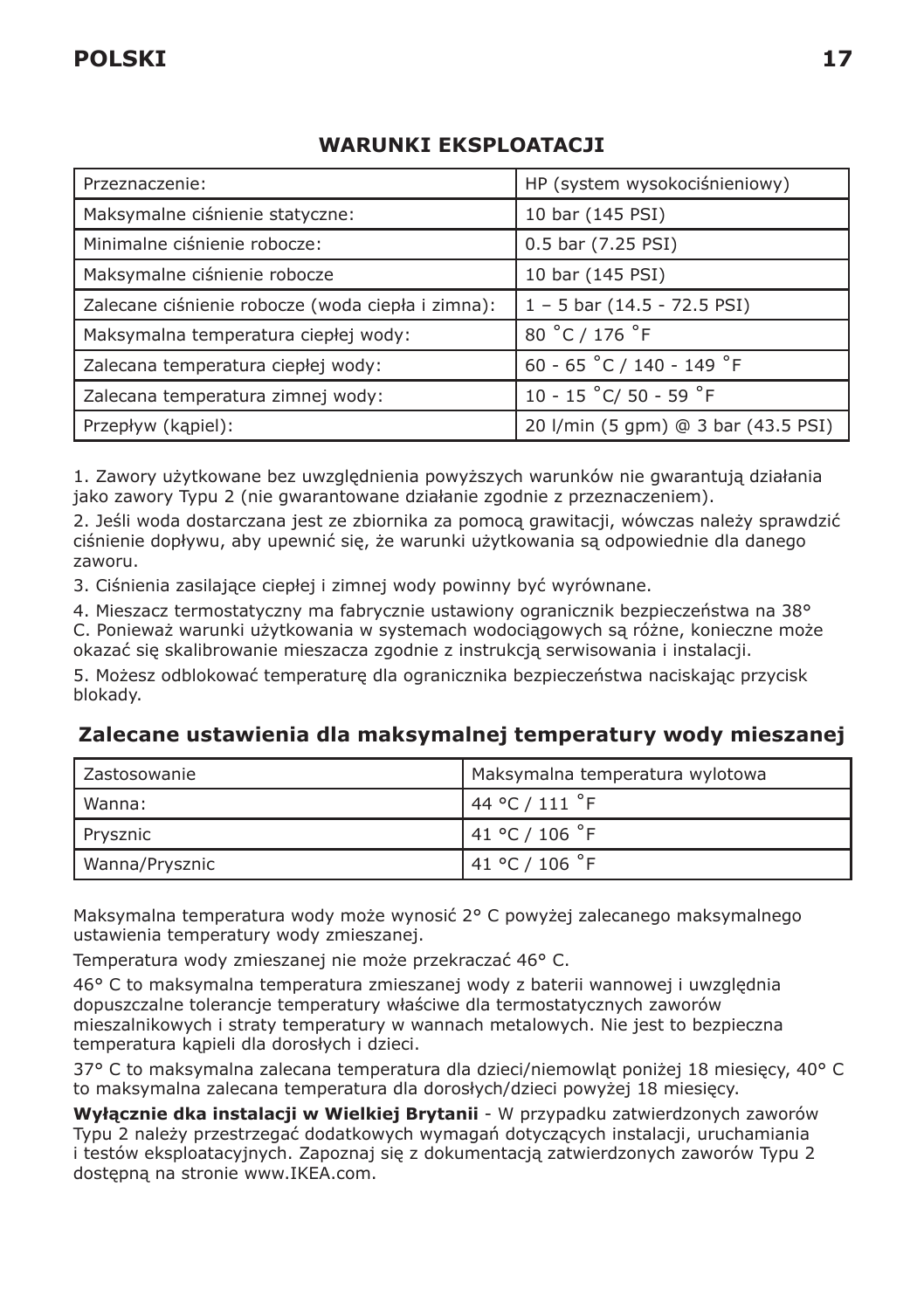| Kasutuse määramine:                 | HP (survesüsteem)                     |
|-------------------------------------|---------------------------------------|
| Maksimaalne staatiline rõhk:        | 10 baari (145 PSI)                    |
| Minimaalne töörõhk:                 | 0,5 baari (7.25 PSI)                  |
| Maksimaalne töörõhk:                | 10 baari (145 PSI)                    |
| Soovituslik töörõhk (kuum ja külm): | 1 - 5 baari (14.5 - 72.5 PSI)         |
| Maksimaalne kuuma vee temperatuur:  | 80 °C / 176 °F                        |
| Soovituslik kuuma vee temperatuur:  | 60 - 65 °C / 140 - 149 °F             |
| Soovituslik külma vee temperatuur:  | 10 - 15 °C/ 50 - 59 °F                |
| Voolu kiirus (vann):                | 20 l/min (5 gpm) @ 3 baari (43,5 PSI) |

# **TÖÖTINGIMUSED**

1. Väljaspool neid kasutustingimusi töötavad ventiilid ei pruugi töötada nagu 2. tüübi ventiilid (ettenähtud töö ei ole garanteeritud)

2. Kui veevaru tuleb veepaagist gravitatsiooni mõjul, siis peab veesurve üle kontrollima, veendumaks, et kasutustingimused on ventiili jaoks sobivad.

3. Kuuma ja külma vee surve peab olema tasakaalus.

4. Termostaatsegisti on eelnevalt seadistatud lõppema 38°C kraadi juures. Kuna töötingimused igas veevarustussüsteemis erinevad, võib olla vajalik segisti eelnevalt kalibreerida vastavalt hooldus- ja paigaldusjuhistele.

5. Saate eelseadistatud lõputemperatuuri muuta, vajutades ülekirjutamise nupule.

#### **Soovituslikud maksimaalsed veetemperatuurid.**

| Rakendus   | Maksimaalne väljundtemperatuur |
|------------|--------------------------------|
| I Vann:    | 144 °C / 111 °F                |
| Dušš:      | 141 °C / 106 °F                |
| Vann/dušš: | 141 °C / 106 °F                |

Maksimaalne vee temperatuur võib olla 2°C üle soovitatud maksimum taseme.

Vee temperatuur ei tohi kunagi ületada 46°C.

46°C on maksimaalne vee temperatuur vanni kraanis ning seejuures on võetud arvesse lubatud temperatuure termostaat kraani ventiilides ja temperatuurikadu metallvannis. Tegemist ei ole ohutu vannivee temperatuuriga täiskasvanutele või lastele.

37°C on maksimaalne soovituslik temperatuur lastele/alla 18 kuu vanustele beebidele, 40°C on maksimaalne soovituslik temperatuur täiskasvanutele/üle 18 kuu vanustele lastele.

**Vaid paigaldamiseks Ühendkuningriikides** - Tüüp 2 hinnanguga ventiilidele, järgida tuleb lisapaigaldust, kasutuselevõtmis- ja testimisnõudeid. Viidake tüüp 2 hinnanguga ventiilide dokumendile, mis on saadaval www.IKEA.com.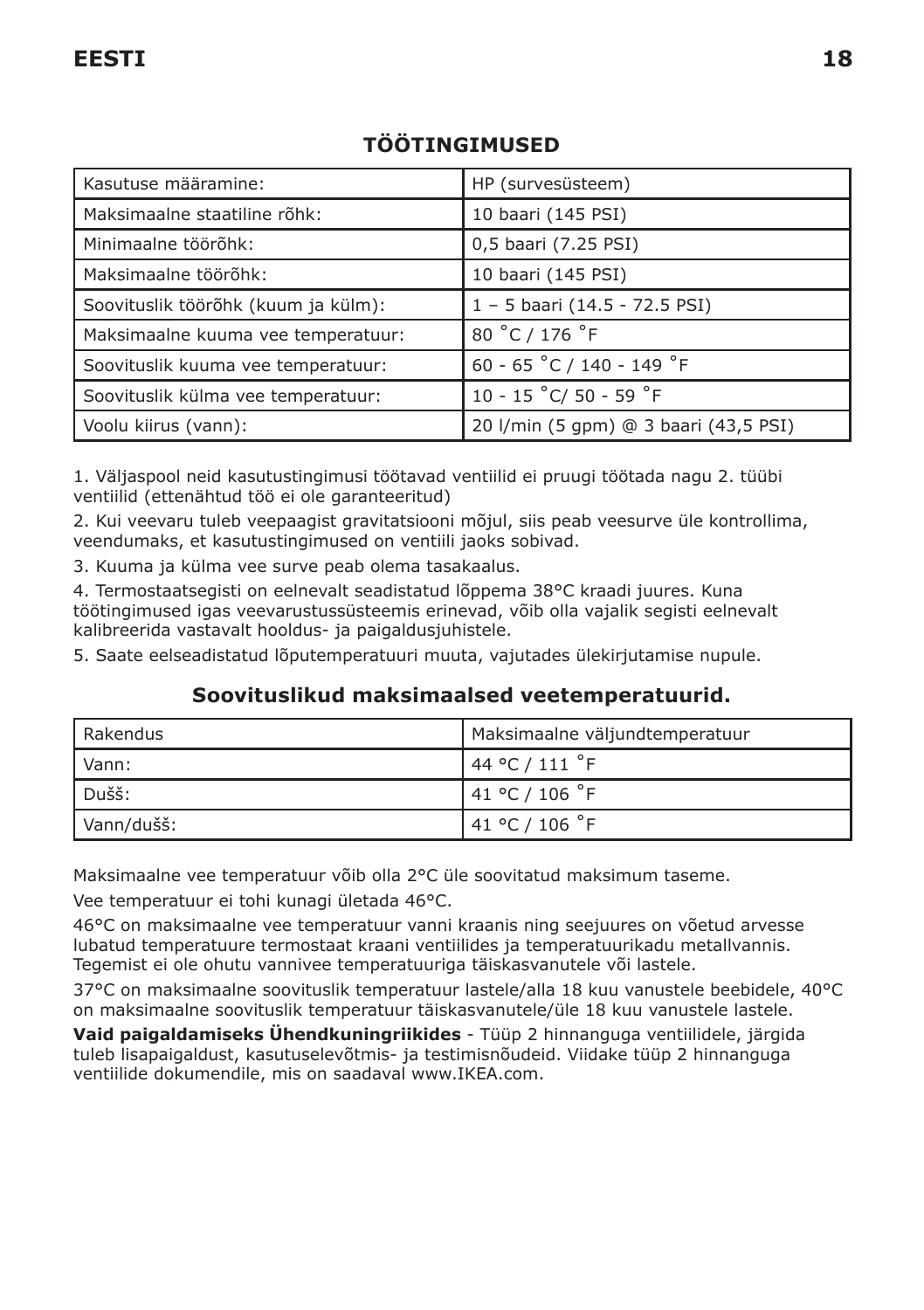| Paredzētā lietošana:                            | AUGSTSPIEDIENA PADEVES SISTĒMA       |
|-------------------------------------------------|--------------------------------------|
| Maksimālais statiskais spiediens:               | 10 bāri (145 PSI)                    |
| Minimālais darba spiediens:                     | 0,5 bāri (7,25 PSI)                  |
| Maksimālais darba spiediens:                    | 10 bāri (145 PSI)                    |
| Ieteicamais darba spiediens: (karsts & auksts): | 1 - 5 bāri (14,5 - 72,5 PSI)         |
| Maksimālā karstā ūdens temperatūra:             | 80 °C / 176 °F                       |
| Ieteicamā karstā ūdens temperatūra:             | 60 - 65 °C / 140 - 149 °F            |
| Ieteicamā aukstā ūdens temperatūra:             | 10 - 15 °C/ 50 - 59 °F               |
| Ūdens plūsmas ātrums (vanna):                   | 20 l/min (5 gpm) @ 3 bāri (43,5 PSI) |

# **DARBĪBAS APSTĀKĻI**

1. Nav garantēts, ka vārsti, kas darbojas ārpus šiem lietošanas apstākļiem, darbosies kā 2. tipa vārsti (paredzētā darbība netiek garantēta).

2. Izmantojot ūdens cisternu, kas nodrošina ūdens padevi, izmantojot gravitācijas spēku, pārbaudiet, vai ūdens spiediens ir pietiekami augsts un atbilstošs ūdens vārsta darbībai.

3. Pārbaudiet, vai karstā un aukstā ūdens padeve ir līdzsvarā.

4. Termostata maisītāja iestatītā drošības temperatūra ir 38 °C. Ūdens piegādes sistēmas mēdz būt dažādas, tāpēc var būt nepieciešams maisītāju kalibrēt atbilstoši instrukcijai.

5. Iestatīto drošības fiksatora temperatūru var mainīt, nospiežot labošanas pogu.

#### **Ieteicamā maksimālā ūdens temperatūra**

| l Lietošana | Maksimālā izplūdes temperatūra |
|-------------|--------------------------------|
| l Vanna:    | 44 °C / 111 °F                 |
| l Duša:     | 41 °C / 106 °F                 |
| Vanna/duša: | 141 °C / 106 °F                |

Sajaukta ūdens maksimālā temperatūra drīkst par 2°C pārsniegt ieteicamo maksimālo noteikto sajaukta ūdens temperatūru.

Sajaukta ūdens maksimālā temperatūra nedrīkst pārsniegt 46°C.

46°C ir sajaukta ūdens maksimālā temperatūra vannasistabas krānā, kas noteikta, ņemot vērā pieļaujamo temperatūras pielaidi, kas iestatīta ūdens sajaukšanas termostata vārstos un temperatūras samazinājumu metāla vannā. Tā nav droša vannošanās temperatūra pieaugušajiem vai bērniem.

37°C ir maksimālā ieteicamā vannošanās temperatūra bērniem/zīdaiņiem, kas ir jaunāki par 18 mēnešiem. 40°C ir maksimālā ieteicamā vannošanās temperatūra pieaugušajiem/ bērniem, kas ir vecāki par 18 mēnešiem.

**Tikai Apvienotajā Karalistē.** Lietojot apstiprinātus 2. tipa vārstus, ievērot uzstādīšanas, nodošanas un lietošanas papildu prasības. Skatīt dokumentu par apstiprinātiem 2. tipa vārstiem, kas pieejams tīmekļa vietnē www.IKEA.com.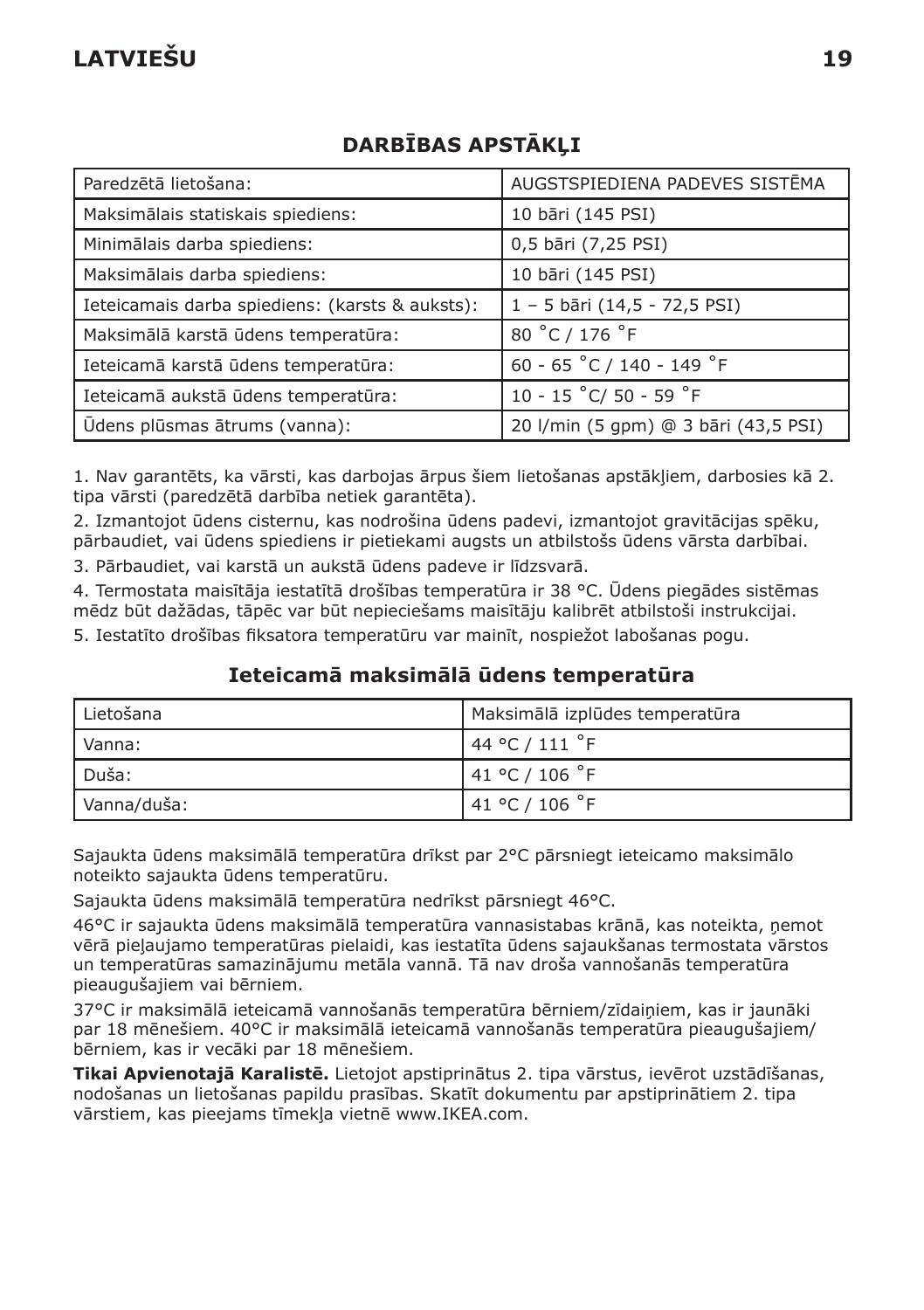### **NAUDOJIMO SĄLYGOS**

| Naudojimo paskirtis:                                    | HP (aukšto slėgio tiekimo sistema)     |
|---------------------------------------------------------|----------------------------------------|
| Didžiausias statinis slėgis:                            | 10 bary (145 PSI)                      |
| Mažiausias darbinis slėgis:                             | 0,5 baro (7,25 PSI)                    |
| Didžiausias darbinis slėgis:                            | 10 baru (145 PSI)                      |
| Rekomenduojamasis darbinis slėgis (karšto ir<br>šalto): | 1-5 barai (14,5-72,5 PSI)              |
| Didž. karšto vandens temperatūra:                       | 80 °C                                  |
| Rekomenduojamoji karšto vandens temperatūra:            | $60 - 65$ °C                           |
| Rekomenduojamoji šalto vandens temperatūra:             | $10-15$ °C                             |
| Srautas (vonia):                                        | 20 I/min. (5 gpm) @ 3 barai (43,5 PSI) |

1. Jei vožtuvai veikia ne pagal naudojimo sąlygas, negali būti užtikrintas 2 tipo vožtuvams įprastas veikimas (negarantuojamas numatytasis veikimas).

2. Jei vanduo atbėga iš rezervuarų veikiamas savitakos, reikia užtikrinti vožtuvui tinkamą slėgį.

3. Karšto ir šalto vandens tiekimo slėgiai turi būti subalansuoti.

4. Iš anksto nustatyta termostatinio maišytuvo saugioji temperatūrinė riba yra 38 °C. Dėl vandentiekio sistemų veikimo skirtumų gali tekti kalibruoti maišytuvą (žr. priežiūros ir įrengimo instrukcijas).

5. Galite nepaisyti ribinio saugiosios temperatūros nustatymo nuspausdami nepaisymo mygtuką.

#### **Rekomenduojamoji didž. sumaišyto vandens temperatūra**

| Naudojimas     | Didžiausia išleidimo temperatūra |
|----------------|----------------------------------|
| Vonia:         | 44 °C                            |
| Dušas:         | 41 °C                            |
| Vonia / dušas: | 41 °C                            |

Didžiausia sumaišyto vandens temperatūra gali būti 2 °C aukštesnė už rekomenduojamą maksimalią sumaišyto vandens temperatūrą.

Sumaišyto vandens temperatūra negali būti aukštesnė nei 46 °C.

46 °C – tai maksimali vandens, tekančio iš vonios kambario maišytuvų, temperatūra, atsižvelgiant į leidžiamąsias temperatūros ribas, susijusias su termostatiniais pamaišymo vožtuvais ir temperatūros nukritimu metalinėse voniose. Ši temperatūra nėra saugi maudymosi temperatūra vaikams ir suaugusiesiems.

Rekomenduoja didž. vandens temperatūra vaikams iki 18 mėnesių – 37 °C, o suaugusiesiems ir vyresniems nei 18 mėn. vaikams – 40 °C.

**Galioja tik įrengimui Jungtinėje Karalystėje** – jei naudojami patvirtintieji 2 tipo vožtuvai, turi būti atlikti papildomi įrengimo, įdiegimo į eksploataciją ir priežiūros bandymai. Interneto svetainėje www.IKEA.com žiūrėkite informaciją apie 2 tipo vožtuvus.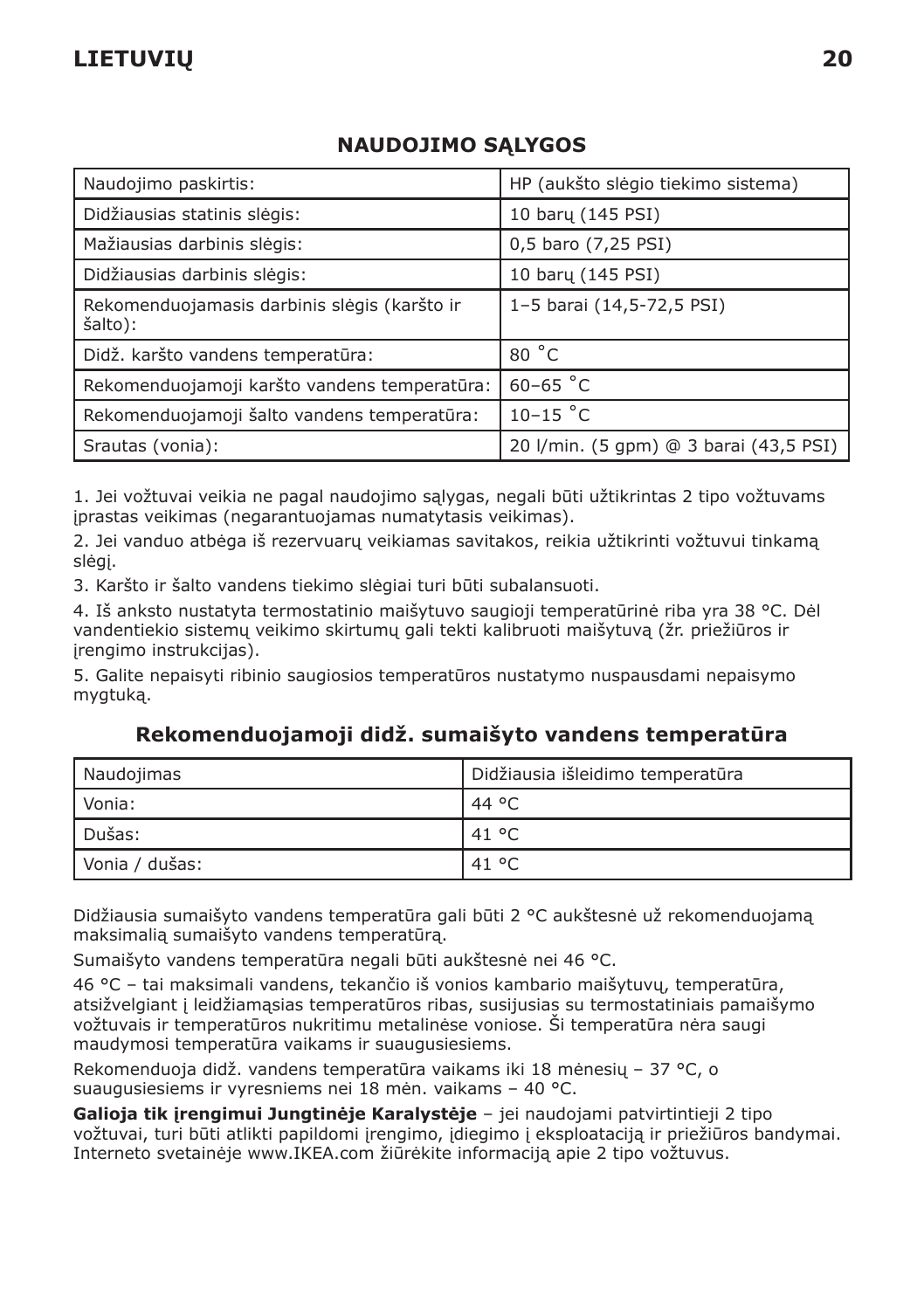## **PORTUGUES 21**

| Indicação de utilização:                                 | HP (sistema de fornecimento de elevada<br>pressão) |
|----------------------------------------------------------|----------------------------------------------------|
| Pressão estática máxima:                                 | 10 bar (145 PSI)                                   |
| Pressão de funcionamento mínima:                         | 0,5 bar (7,25 PSI)                                 |
| Pressão de funcionamento máxima:                         | 10 bar (145 PSI)                                   |
| Pressão de funcionamento recomendada<br>(quente e frio): | $1 - 5$ bar $(14.5 - 72.5$ PSI)                    |
| Temperatura máx. para água quente:                       | 80°C/176°F                                         |
| Temperatura recomendada para água quente:                | 60 - $65^{\circ}$ C/140 - 149 $^{\circ}$ F         |
| Temperatura recomendada para água fria:                  | $10 - 15^{\circ}$ C/50 - 59 $^{\circ}$ F           |
| Caudal (banho):                                          | 20L/min (5 gpm) @ 3 bar (43,5 PSI)                 |

# **CONDIÇÕES DE FUNCIONAMENTO**

1. Se o uso das válvulas não respeitar as condições descritas, não se pode garantir que funcionem como válvulas do Tipo 2 (funcionamento previsto não garantido).

2. Se a água for fornecida por gravidade, através de uma cisterna de armazenamento, a pressão de fornecimento deve ser verificada para garantir que as condições de utilização são as adequadas para a válvula.

3. As pressões de fornecimento de água fria e quente devem ser equilibradas.

4. A torneira misturadora termostática está predefinida para não ultrapassar uma temperatura de segurança de 38°C. Dado que as condições de funcionamento variam consoante o sistema de abastecimento, pode ser necessário calibrar a torneira de acordo com o serviço e as instruções de instalação.

5. Pode ultrapassar a temperatura de segurança premindo o botão correspondente.

#### **Temperaturas máximas recomendadas para água misturada**

| Aplicação    | Temperatura máxima de saída |
|--------------|-----------------------------|
| Banho:       | 44°C/111°F                  |
| l Duche:     | 41°C/106°F                  |
| Banho/duche: | 41°C/106°F                  |

A temperatura máxima da água misturada pode ser 2°C acima da temperatura recomendada de água misturada definida.

A temperatura da água misturada nunca deve exceder os 46°C.

46°C é a temperatura máxima da água misturada da torneira da banheira e tem em conta as tolerâncias de temperatura admissíveis, próprias de válvulas misturadoras termostáticas e perdas de temperatura em banheiras de metal. Não é uma temperatura segura para banhos de adultos e crianças.

37°C é a temperatura máxima recomendada para crianças/bebés até aos 18 meses, 40°C é a temperatura máxima recomendada para adultos/crianças acima dos 18 meses.

**Apenas para instalações no Reino Unido:** para válvulas aprovadas de Tipo 2, devem ser cumpridos os requisitos adicionais de ligação, colocação em funcionamento e testes. Consulte o documento de válvulas aprovadas de Tipo 2, disponível em www.IKEA.com.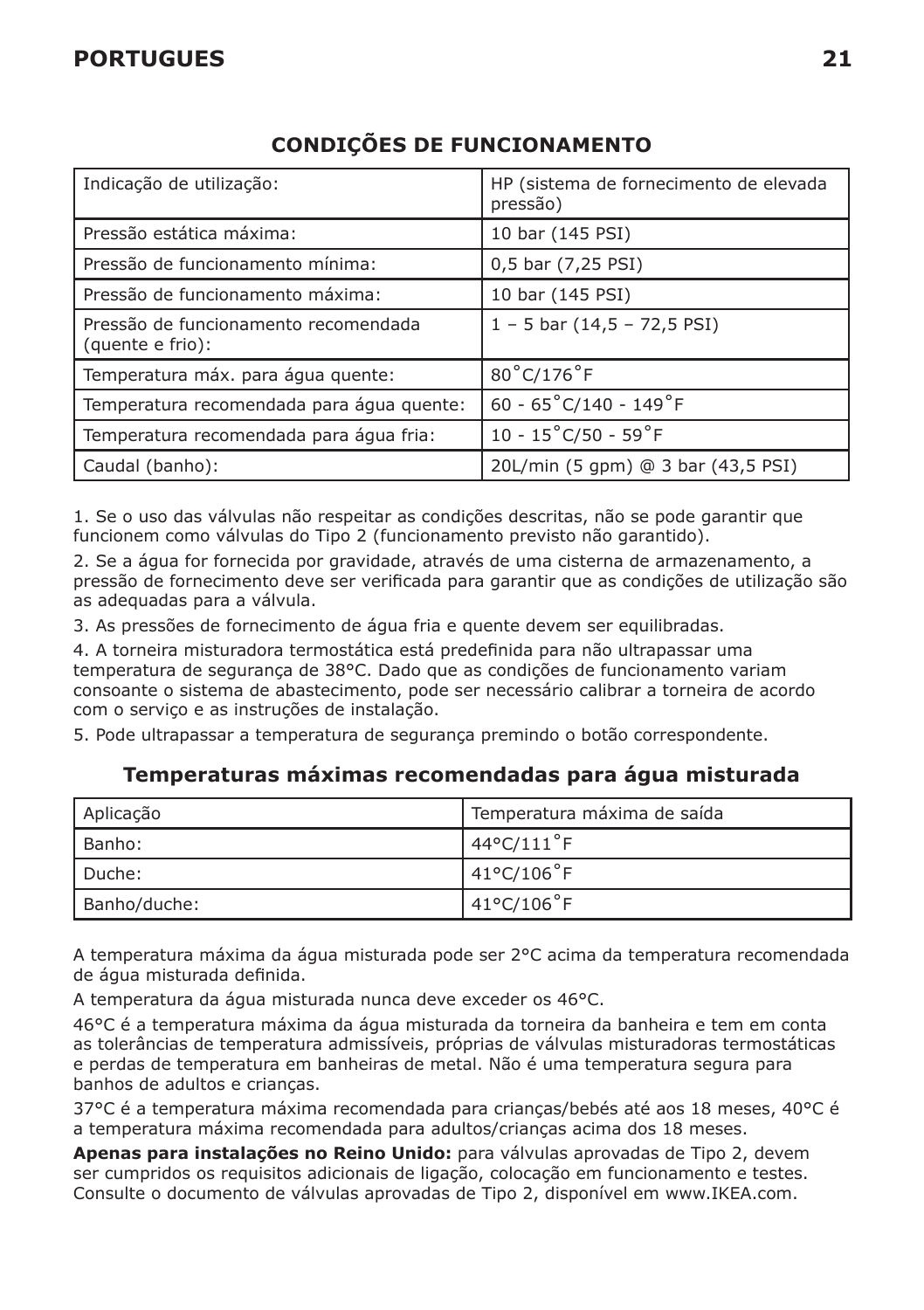### **CONDIŢII DE OPERARE**

| A se folosi:                                          | HP (sistem de furnizare de înaltă presiune) |
|-------------------------------------------------------|---------------------------------------------|
| Presiune statică maximă:                              | 10 bari (145 PSI)                           |
| Presiune minimă de funcționare:                       | 0.5 bari (7.25 PSI)                         |
| Presiune maximă de funcționare                        | 10 bari (145 PSI)                           |
| Presiune recomandată de functionare (cald<br>& rece): | $1 - 5$ bari (14.5 - 72.5 PSI)              |
| Temperatura maximă:                                   | 80 °C / 176 °F                              |
| temperatura recomandată a apei calde:                 | 60 - 65 °C / 140 - 149 °F                   |
| Temperatura recomandată a apei reci:                  | 10 - 15 °C/ 50 - 59 °F                      |
| Flux (cadă):                                          | 20 l/min (5 gpm) @ 3 bari (43.5 PSI)        |

1. Valvele care operează altfel decât aceste condiții de folosire nu pot fi garantate a fucnționa ca valve de Tip 2.

2. În cazul în care sursa de apă provine de la o cisternă, atunci presiunea trebuie să fie verificată pentru a fi siguri că toate condiţiile de folosire sunt potrivite pentru valve.

3. Presiunea pentru apa caldă şi cea trece trebuie să fie echilibrată.

4. Mixerul termostatic este pre-setat la o temperatură de siguranță de 38 °C. Din moment ce condițiile de operare variază de la un sistem de furnizare la altul, s-ar putea să fie nevoie să calibrezi mixerul conform cu instrucțiunile de service și instalare.

5. Poti schimba temperatura de oprire, apăsând butonul respectiv.

#### **Temperatura maximă recomandată mixtă:**

| l Folosire: | Temperatura maximă |
|-------------|--------------------|
| l Baie      | 44 °C              |
| Dus         | 41 °C              |
| Baie/dus    | 41 °C              |

Temperatura maximă a apei poate fi cu 2°C mai mare de temperatura maximă recomandată. Temperatura maximă a apei combinate nu trebuie să depăşească 46°C.

46°C este temperatura maximă a apei combinate de la bateria căzii şi nu este recomandată pentru adulți sau copii.

37°C este temperatura maximă recomandată pentru copii cub 18 luni, 40°C este temperatura maximă recomandată pentru adulţi/copii mai mari de 18 luni.

**Doar pentru instalaţiile din Marea Britanie** - pentru valvele aprobate de tip 2,se vor urma serviciile suplimentare de instalare şi testele recomandate. Citeşte documentele disponibile pe www.IKEA.com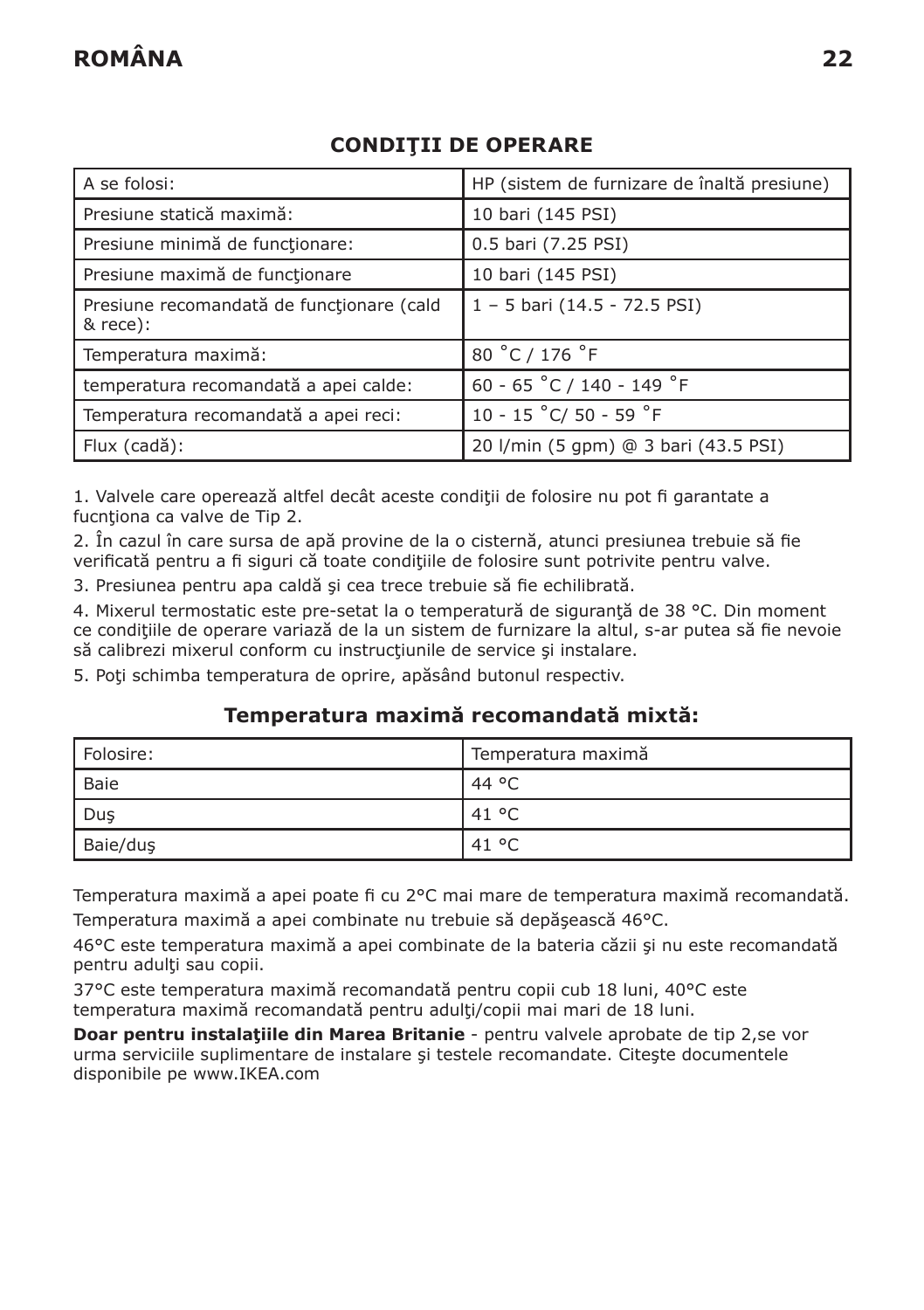| Použitie:                                      | Vysokotlakový systém dodávky |
|------------------------------------------------|------------------------------|
| Maximálny stály tlak:                          | 10 barov                     |
| Minimálny prevádzkový tlak:                    | $0.5$ baru                   |
| Maximálny prevádzkový tlak:                    | 10 barov                     |
| Odporúčaný prevádzkový tlak (teplá a studená): | $1 - 5$ barov                |
| Maximálna teplota vody:                        | 80 °C                        |
| Odporúčaná teplota teplej vody:                | $60 - 65 °C$                 |
| Odporúčaná teplota studenej vody:              | $10 - 15$ °C                 |
| Prietok (vaňa):                                | 20 I/min na 3 bary           |

# **NÁVOD NA POUŽITIE**

1. Nezaručujeme, že ventily, ktoré budete používať za iných podmienok, ako je uvedené, budú fungovať ako ventil Typu 2 (nezaručujeme uvedenú prevádzku).

2. Ak je voda dodávaná zo zásobovacej cisterny iba silou gravitácie, overte tlak prívodu vody, aby ste zabezpečili vhodné podmienky pre daný ventil.

3. Tlak prívodu horúcej a studenej vody by mali byť vyvážené.

4. Termostatická zmiešavacia bezpečnostná batéria je prednastavená tak, aby sa zastavila pri teplote 38 °C. Pretože prevádzkové podmienky sú v každom prívodovom systéme odlišné, možno bude nutné zmiešavaciu batériu pred použitím kalibrovať podľa návodu na inštaláciu.

5. Stlačením tlačidla môžete prekročiť bezpečnostnú hranicu teploty vody.

#### **Odporúčané nastavenie maximálnej teploty zmiešanej vody**

| Použitie:    | Maximálna výstupná teplota: |
|--------------|-----------------------------|
| Vaňa:        | 44 °C                       |
| Sprcha:      | 41 °C                       |
| Vaňa/sprcha: | 41 °C                       |

Maximálna teplota vody môže byť 2 °C nad odporúčanou maximálnou nastavenou teplotou zmiešanej vody.

Teplota zmiešanej vody nesmie byť vyššia ako 46 °C.

46°C je maximálna teplota z kúpeľňovej batérie a je v nej zarátaná dovolená tolerancia teploty vody vlastná pre termostatické zmiešavacie ventily a strata teploty v kovových vaniach. Nie je to bezpečná teplota pre deti ani pre dospelých.

Maximálna odporúčaná teplota pre deti a bábätká do 18 mesiacov je 37 °C. Pre deti nad 18 mesiacov a dospelých je maximálna odporúčaná teplota 40 °C.

**Iba pre inštaláciu vo Veľkej Británii** - odporúčané ventily typ 2. Riaďte sa požiadavkami na dodatočnú inštaláciu a testovacie uvedenie do chodu. Dokument odkazujúci na ventily typu 2 nájdete na www.IKEA.com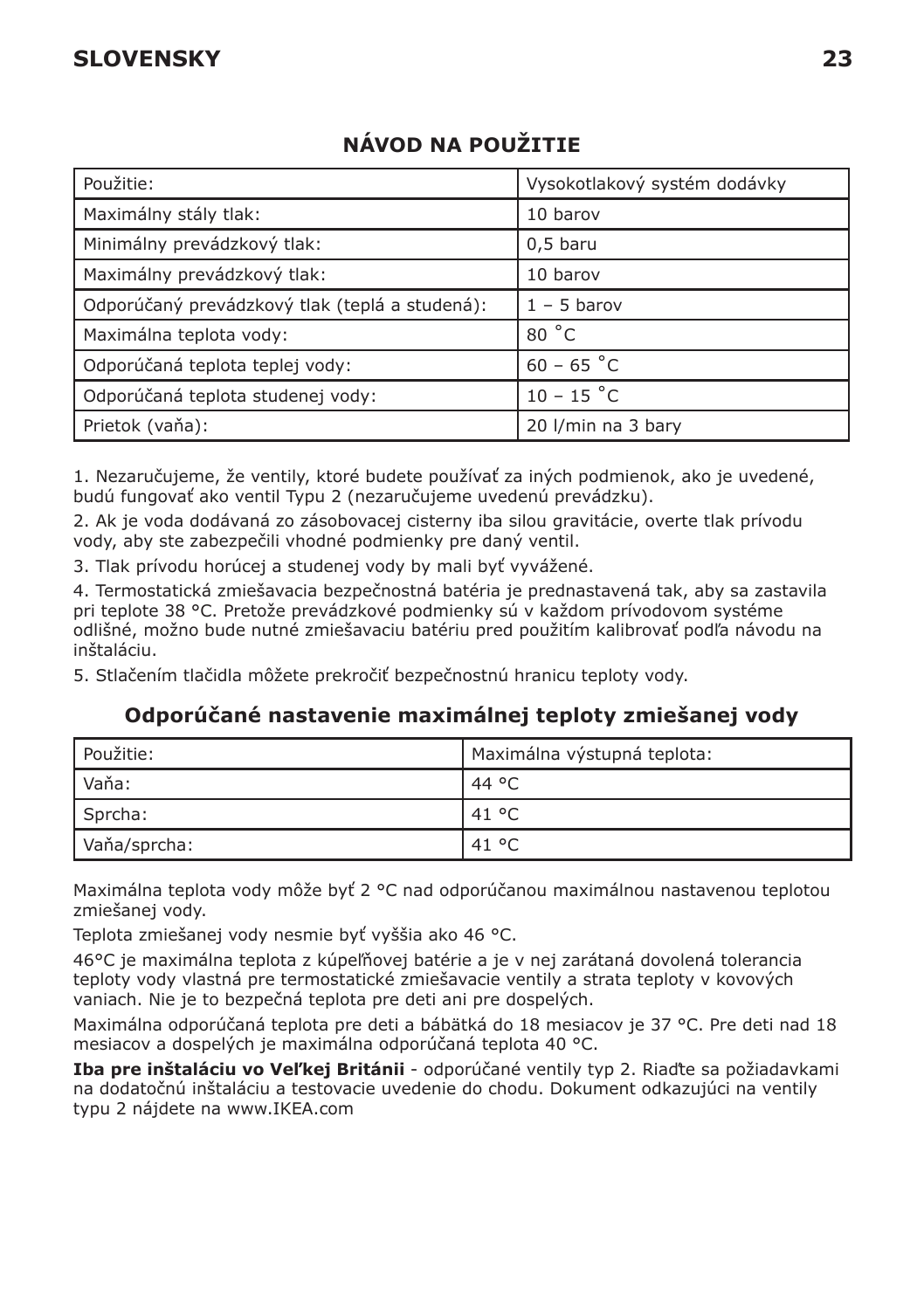| Предназначение:                                       | ВН (снабдителна система с високо<br>налягане) |
|-------------------------------------------------------|-----------------------------------------------|
| Максимално статично налягане:                         | 10 бара (145 PSI)                             |
| Минимално работно налягане:                           | 0.5 6apa (7.25 PSI)                           |
| Максимално работно налягане:                          | 10 бара (145 PSI)                             |
| Препоръчително работно налягане (топло и<br>студено): | 1 - 5 бара (14.5 - 72.5 PSI)                  |
| Максимална температура на топла вода:                 | 80 °C / 176 °F                                |
| Препоръчителна температура на топла вода:             | 60 - 65 °C / 140 - 149 °F                     |
| Препоръчителна температура на студена вода:           | 10 - 15 °C/ 50 - 59 °F                        |
| Дебит (баня):                                         | 20 л/мин (5 дрт) @ 3 бара (43.5 PSI)          |

### **УСЛОВИЯ ЗА ЕКСПЛОАТАЦИЯ**

1. Ако вентилите не се използват съгласно тези условия за употреба, не може да се гарантира, че ще функционират като вентили тип 2 (очакваното функциониране не може да се гарантира).

2. Ако водоснабдяването се извършва от резервоар на гравитационен принцип, налягането трябва да се провери, за да се гарантира, че условията за употреба са подходящи за вентила.

3. Налягането при подаване на топла и студена вода трябва да е балансирано.

4. Термостатният смесител е предварително зададен с ограничение на температурата до 38 °C за безопасност. Тъй като експлоатационните условия във всяка снабдителна система са различни, може да се наложи калибриране на смесителя съгласно инструкциите за работа и монтаж.

5. Можете да отмените ограничението за безопасна температура, като натиснете бутона за отмяна.

| Приложение: | Максимална изходна температура |
|-------------|--------------------------------|
| I Вана:     | 144 °C / 111 °F                |
| Душ:        | 141 °C / 106 °F                |
| Вана/Душ:   | 141 °C / 106 °F                |

#### **Препоръчителна максимална температура на смесената вода.**

Максималната температура на смесената вода може да бъде 2°C над препоръчителната максимална температура на смесената вода.

Температурата на смесената вода не трябва да надвишава 46°C.

46°C е максималната температура на смесената вода от смесителя за баня и отразява допустимите температурни лимити на термостатичните смесителни вентили и температурните загуби в метални вани. Това не е безопасна температура за къпане, за възрастни и деца.

37°C е максималната препоръчителна температура за деца/бебета под 18 месеца, 40°C е максималната препоръчителна температура за възрастни/деца над 18 месеца.

**Инсталации само във Великобритания** - За одобрени вентили тип 2 трябва да се спазват допълнителните изисквания за монтаж, въвеждане в експлоатация и тестване. Погледнете документа за одобрени вентили тип 2 на www.IKEA.com.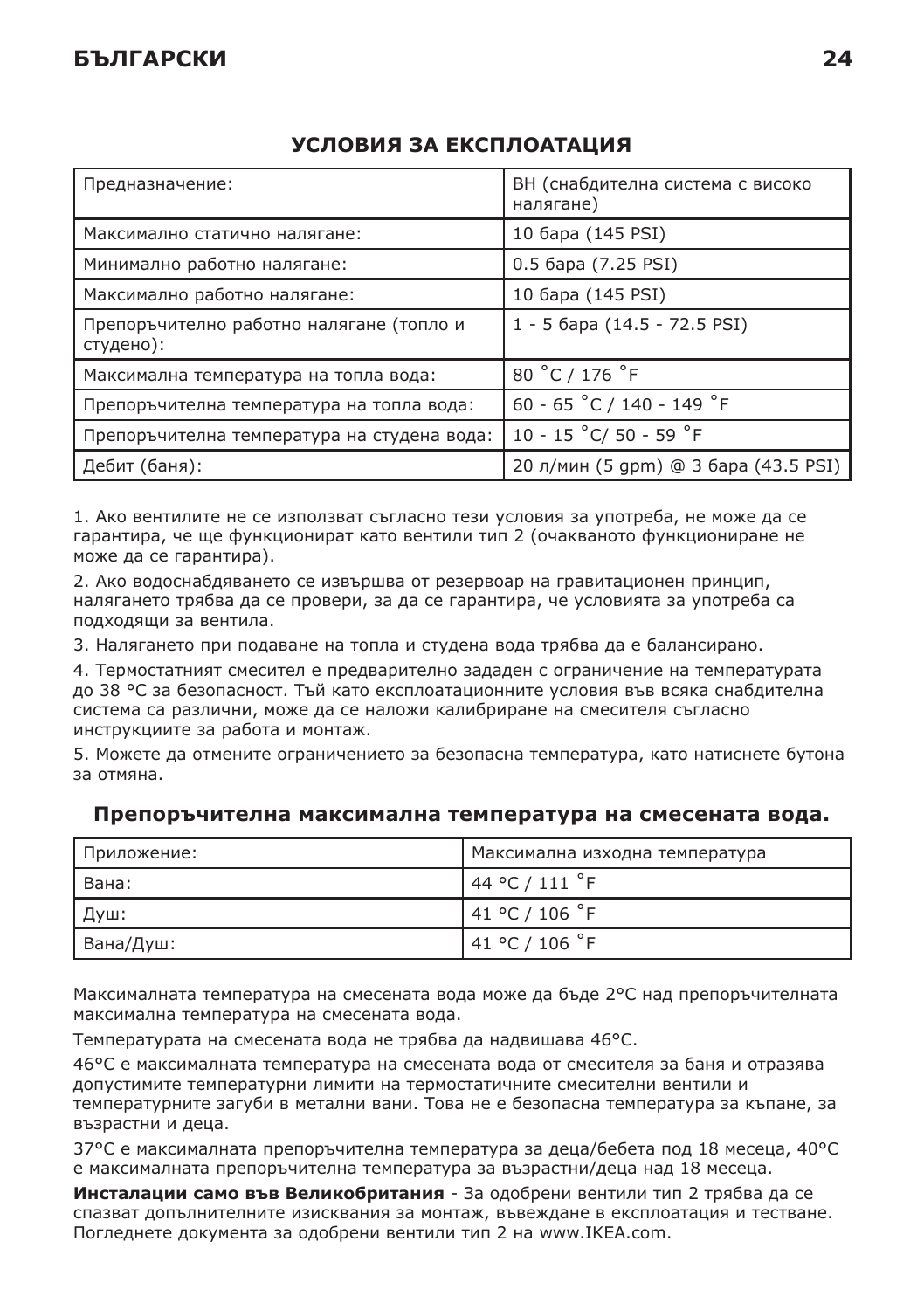| Oznake za upotrebu:                      | VT (visokotlačni sustav)              |
|------------------------------------------|---------------------------------------|
| Maksimalan statički tlak:                | 10 bara (145 PSI)                     |
| Minimalan radni tlak:                    | 0.5 bara (7.25 PSI)                   |
| Maksimalan radni tlak:                   | 10 bara (145 PSI)                     |
| Preporučeni radni tlak (vruće i hladno): | 1-5 bara (14.5 - 72.5 PSI)            |
| Maksimalna temperatura vruće vode:       | 80 °C                                 |
| Preporučena temperatura vruće vode:      | $60-65$ °C                            |
| Preporučena temperatura hladne vode:     | $10-15$ °C                            |
| Protok (kada):                           | 20 l/min (5 gpm) na 3 bara (43.5 PSI) |

### **UVJETI RADA**

1. Za ventile koji rade izvan ovih uvjeta ne može se garantirati da će raditi kao ventili Tipa 2 (ne može se garantirati da će raditi pravilno)

2. Ako voda dolazi iz cisterne po principu gravitacije, potrebno je provjeriti zadovoljava li tlak vode uvjete za upotrebu koji su prikladni za ventil.

3. Tlak vruće i hladne vode treba biti ujednačen.

4. Termostatska miješalica tvornički je podešena na sigurnosnu temperaturu do 38 °C. Budući da se uvjeti rada u dovodnim sustavima razlikuju, možda će biti potrebno da se miješalica podesi u skladu s uputama za upotrebu i montažu.

5. Sigurnosna temperatura može se promijeniti pritiskom na gumb.

#### **Preporučena maksimalna podešena temperatura miješalice.**

| Upotreba: | Maksimalna temperatura izlazne vode: |
|-----------|--------------------------------------|
| l Kada:   | 44 °C                                |
| Tuš:      | . 41 °C                              |
| Kada/tuš: | . 41 °C                              |

Maksimalna temperatura miješalice može biti 2 °C iznad preporučene podešene temperature.

Temperatura miješalice ne smije premašiti 46 °C.

46 °C maksimalna je temperatura vode iz miješalice za kadu uzimajući u obzir dopuštena odstupanja termostatskih ventila za miješanje i temperaturne gubitke u metalnim kadama. To nije sigurna temperatura za kupanje za odrasle i djecu.

37 °C maksimalna je preporučena temperatura za djecu staru manje od 18 mjeseci, 40 °C maksimalna je preporučena temperatura za odrasle/djecu od 18 mjeseci starosti.

**Samo za Veliku Britaniju** – Za montažu, puštanje u pogon i ispitivanje u upotrebi tipa 2 odobrenih ventila, potrebno je poštivati dodatne zahtjeve. Pogledati u dokument Tip 2 odobrenih ventila dostupan na IKEA.com.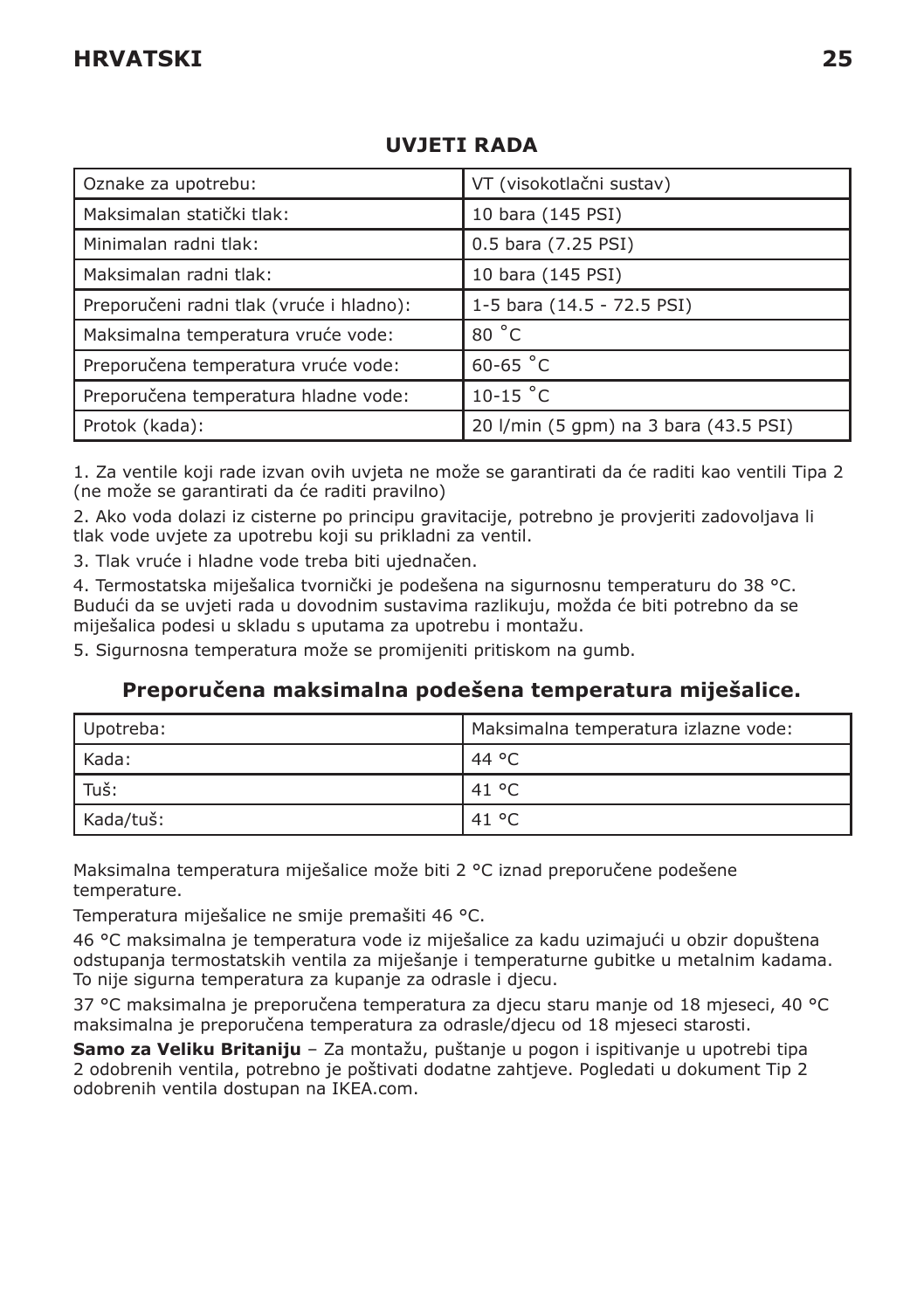## **ΣΥΝΘΗΚΕΣ ΛΕΙΤΟΥΡΓΙΑΣ**

| Καθορισμός χρήσης:                              | ΗΡ (σύστημα παροχής υψηλής πίεσης)  |
|-------------------------------------------------|-------------------------------------|
| Μέγιστη στατική πίεση:                          | 10 bar (145 PSI)                    |
| Ελάχιστη πίεση λειτουργίας:                     | 0,5 bar (7,25 PSI)                  |
| Μέγιστη πίεση λειτουργίας:                      | 10 bar (145 PSI)                    |
| Συνιστώμενη πίεση λειτουργίας (ζεστό και κρύο): | $1 - 5$ bar $(14, 5 - 72, 5$ PSI)   |
| Μέγιστη θερμοκρασία ζεστού νερού:               | 80 °C / 176 °F                      |
| Συνιστώμενη θερμοκρασία ζεστού νερού:           | 60 - 65 °C / 140 - 149 °F           |
| Συνιστώμενη θερμοκρασία κρύου νερού:            | 10 - 15 °C / 50 - 59 °F             |
| Ρυθμός ροής (μπάνιο):                           | 20 l/min (5 gpm) @ 3 bar (43,5 PSI) |

1. 1. Δεν μπορεί να εγγυηθεί ότι οι βαλβίδες που λειτουργούν εκτός αυτών των συνθηκών χρήσης θα λειτουργούν όπως οι βαλβίδες Τύπου 2 (η προβλεπόμενη λειτουργία δεν είναι εγγυημένη).

2. Αν η παροχή νερού τροφοδοτείται από δεξαμενή αποθήκευσης με βαρύτητα τότε η πίεση παροχής πρέπει να επαληθευτεί για να διασφαλιστεί ότι οι συνθήκες χρήσης είναι κατάλληλες για τη βαλβίδα.

3. Η πίεση παροχής ζεστού και κρύου νερού πρέπει να είναι ισορροπημένη.

2. Ο θερμοστατικός μείκτης έχει προ-ρυθμιστεί σε μία θερμοκρασία ασφαλείας των 38 °C. Δεδομένου ότι οι συνθήκες λειτουργίας σε κάθε σύστημα παροχής ποικίλλουν, μπορεί να είναι απαραίτητο να προσαρμόσετε τον μείκτη σύμφωνα με τις οδηγίες λειτουργίας και εγκατάστασης.

5. Μπορείτε να παρακάμψετε τη θερμοκρασία ασφαλείας πατώντας το κουμπί παράκαμψης.

# Εφαρμογή Μέγιστη θερμοκρασία εξόδου Μπάνιο: 44 °C / 111 ° F Ντους: 41 °C / 106 ˚F Μπάνιο/Ντους: 41 °C / 106 ˚F

## **Συνιστώμενη μέγιστη ρυθμισμένη θερμοκρασία νερού**

Η μέγιστη θερμοκρασία μεικτού νερού μπορεί να είναι 2°C πάνω από τη συνιστώμενη μέγιστη ρυθμισμένη θερμοκρασία μεικτού νερού.

Η θερμοκρασία του μεικτού νερού δεν πρέπει ποτέ να υπερβαίνει τους 46°C.

Οι 46°C είναι η μέγιστη θερμοκρασία μεικτού νερού από τη βρύση του μπάνιου και λαμβάνει υπόψη τις επιτρεπτές ανοχές θερμοκρασίας που είναι εγγενείς στις θερμοστατικές βαλβίδες ανάμειξης και τις απώλειες θερμοκρασίας στα μεταλλικά λουτρά. Δεν είναι μια ασφαλής θερμοκρασία μπάνιου για ενήλικες ή παιδιά.

Οι 37°C είναι η μέγιστη συνιστώμενη θερμοκρασία για παιδιά/μωρά κάτω των 18 μηνών, η μέγιστη συνιστώμενη θερμοκρασία για τους ενήλικες/παιδιά άνω των 18 μηνών είναι 40°C.

**Μόνο για τις UK εγκαταστάσεις** - Για βαλβίδες εγκεκριμένες βάσει τύπου 2 πρέπει να ακολουθούνται οι πρόσθετες απαιτήσεις δοκιμών εγκατάστασης, θέσης σε λειτουργία και δοκιμής. Ανατρέξτε στο έγγραφο για τις βαλβίδες τύπου 2 που είναι διαθέσιμο στη διεύθυνση www.IKEA.com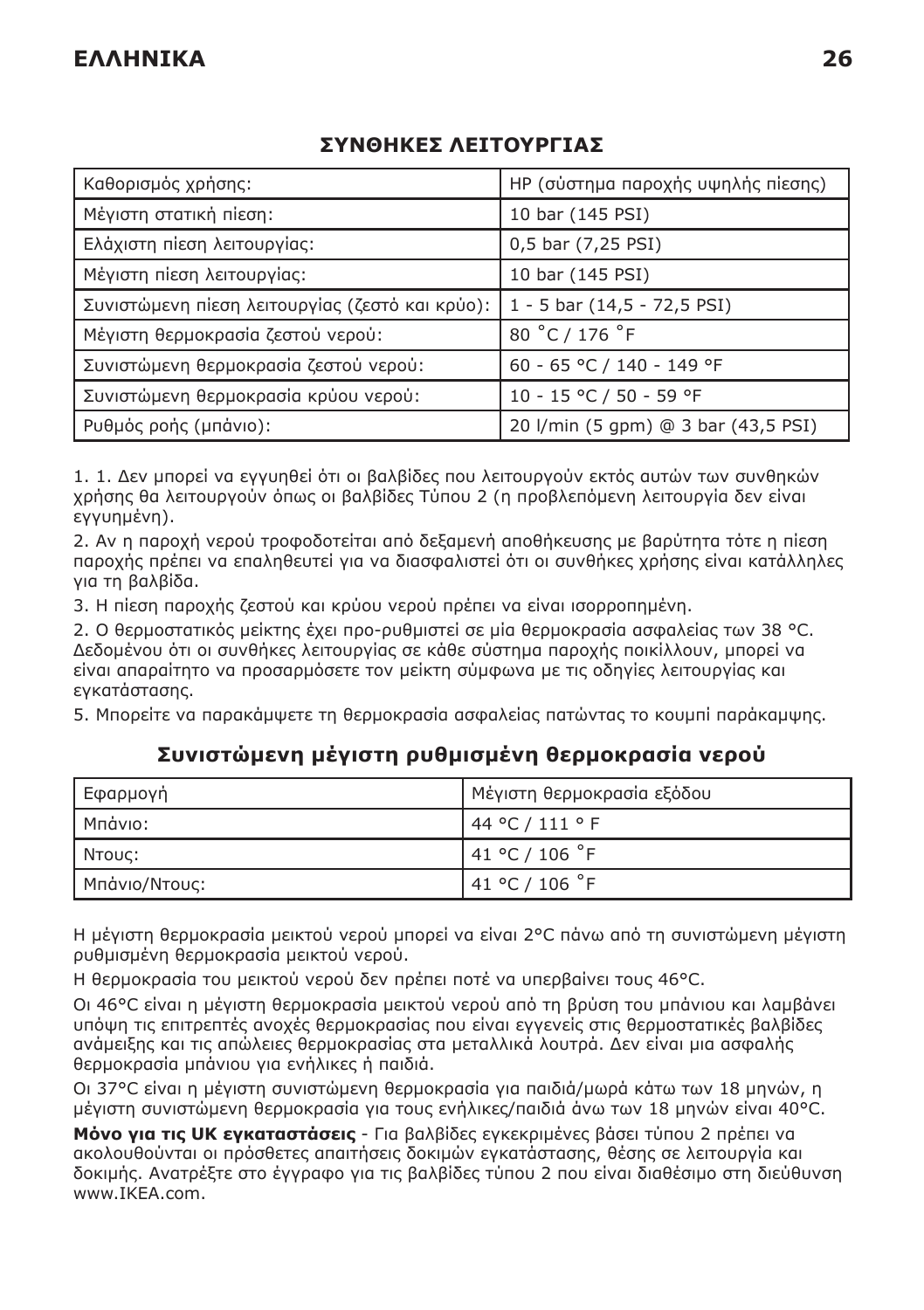#### **УСЛОВИЯ ЭКСПЛУАТАЦИИ**

| Условия эксплуатации:                        | Система подачи воды высокого<br>давления (НР)                    |
|----------------------------------------------|------------------------------------------------------------------|
| Максимальное статическое давление:           | 10 бар (145 фунтов/кв. дюйм)                                     |
| Минимальное рабочее давление:                | 0,5 бар (7,25 фунта/кв. дюйм)                                    |
| Максимальное рабочее давление:               | 10 бар (145 фунтов/кв. дюйм)                                     |
| Рекомендуемое рабочее давление (гор. и хол.) | 1-5 бар (14,5-72,5 фунта/кв. дюйм)                               |
| Макс. температура горячей воды:              | 80 °C / 176 °F                                                   |
| Рекомендованная температура горячей воды:    | 60-65 °C / 140 - 149 °F                                          |
| Рекомендованная температура холодной воды:   | 10-15 °C / 50 - 59 °F                                            |
| Скорость заполнения (ванны):                 | 20 л/мин (5 галлонов в минуту) @ 3<br>бар (43,5 фунтов/кв. дюйм) |

1. Вентили, используемые вне данных условий эксплуатации, не могут гарантированно работать как вентили 2 типа (планируемое действие не гарантировано).

2. Если подача воды осуществляется из водосборного резервуара самотеком, то необходимо контролировать, чтобы напор соответствовал условиям эксплуатации, приемлемым для данного вентиля.

3. Напор горячей и холодной воды должен быть сбалансирован.

4. Термостатический смеситель установлен на безопасное ограничение по температуре: 38 °C. Так как условия эксплуатации в каждой системе подачи воды различаются, то может понадобиться калибровка смесителя в соответствии с инструкциями по установке и обслуживанию.

5. Вы можете изменить установленное безопасное ограничение по температуре, нажав кнопку корректировки.

#### **Рекомендуемая максимально установленная температура смешивания воды**

| Применение | Иаксимальная температура на выходе |
|------------|------------------------------------|
| I Ванна:   | 44 °C / 111 $\degree$ F            |
| Душ:       | 141 °C / 106 °F                    |
| Ванна/душ: | 141 °C / 106 °F                    |

Максимальная температура смешанной воды может быть на 2 °C выше рекомендованной предзаданной максимальной температуры смешанной воды.

Температура смешанной воды не должна превышать 46 °C.

Температура смешанной воды составляет максимум 46 °C с учетом допустимых температурных погрешностей в термостатических смесителях, а также теплопотерь металлических ванн. Данная температура не является безопасной для водных процедур для взрослых и детей.

Рекомендованная максимальная температура для детей до 18 месяцев: 37 °C. Рекомендованная максимальная температура для детей старше 18 месяцев/взрослых: 40 °C.

**Только для Великобритании** – необходимо выполнять требования в отношении дополнительного монтажа, ввода в эксплуатацию и проведения эксплуатационных испытаний для одобренных вентилей типа 2. См. документацию по одобренным вентилям типа 2, размещенную на www.IKEA.com.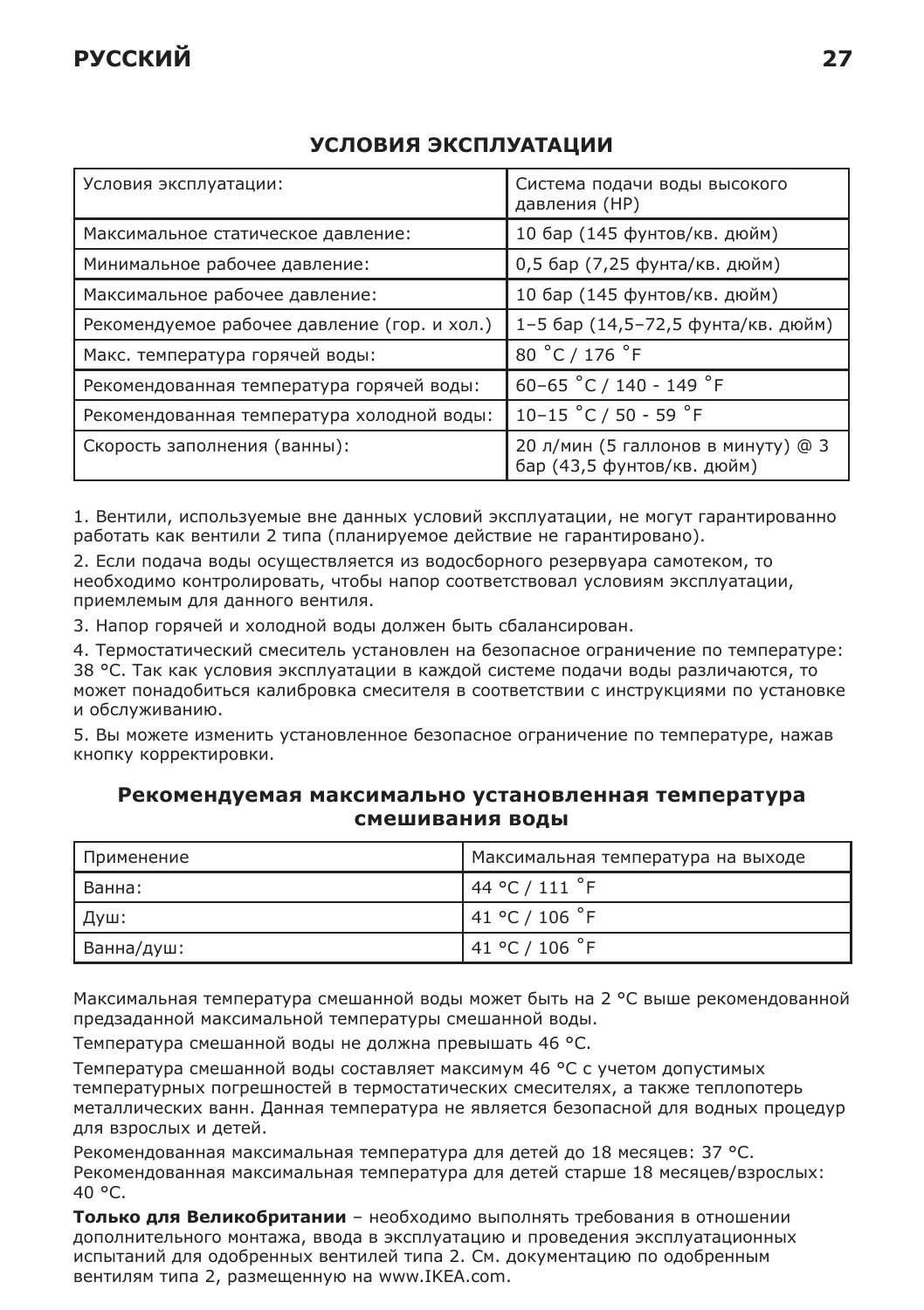# **УКРАЇНСЬКА 28**

| Призначення:                                    | ВТ (НР) (система водопостачання<br>високого тиску) |
|-------------------------------------------------|----------------------------------------------------|
| Макс. статичний тиск:                           | 106ap                                              |
| Мін. робочий тиск:                              | $0.56$ ap                                          |
| Макс. робочий тиск                              | 106ap                                              |
| Рекомендований робочий тиск (гар. і хол. вода): | $1-5$ $6ap$                                        |
| Макс. температура гарячої води:                 | $80^{\circ}$ C                                     |
| Рекомендована температура гарячої води:         | $60-65^{\circ}$ C                                  |
| Рекомендована температура холодної води:        | $10-15$ °C                                         |
| Швидкість потоку (ванна):                       | 20 л/хв за 3 бар                                   |

# **УМОВИ ЕКСПЛУАТАЦІЇ**

1. Клапани можуть гарантовано працювати як клапани типу 2 тільки за належних умов експлуатації (в іншому разі робота за призначенням не гарантується).

2. Якщо вода подається із резервуара за допомогою сили тяжіння, необхідно перевірити тиск у системі водопостачання, щоб забезпечити належні умови використання клапана.

3. Необхідно врівноважити тиск подачі гарячої та холодної води.

4. Термостатичний змішувач попередньо налаштований на подачу води за температури не вище 38°C. Оскільки умови експлуатації в кожній системі водопостачання різні, може знадобитися налаштувати змішувач відповідно до інструкцій з експлуатації та встановлення.

5. Щоб підвищити максимальну температуру водопостачання, натисніть кнопку ручного регулювання.

#### **Рекомендовані макс. встановлені значення температури змішаної води**

| Застосування | Максимальна вихідна температура |
|--------------|---------------------------------|
| I Ванна:     | 44°C                            |
| Душ:         | $41^{\circ}$ C                  |
| Ванна/Душ:   | $41^{\circ}$ C                  |

Максимальна температура води може перевищувати рекомендовану максимальну встановлену температуру води на 2°C.

Температура води в жодному разі не має перевищувати 46°C.

Максимальна температура води з крану ванни — 46°C з урахуванням допустимої температури термостатичного змішувального клапана та втрати тепла в металевій ванні. Така температура небезпечна для купання дорослих та дітей.

Максимальна рекомендована температура для дітей до 18 місяців — 37°C, для дорослих та дітей старше 18 місяців — 40°C.

**Лише встановлення у Великобританії:** для схвалених клапанів 2 типу потрібно дотримуватися додаткових вимог до встановлення, введення в експлуатацію та експлуатаційних випробувань. Див. документ щодо схвалених клапанів 2 типу на сайті www.IKEA.com.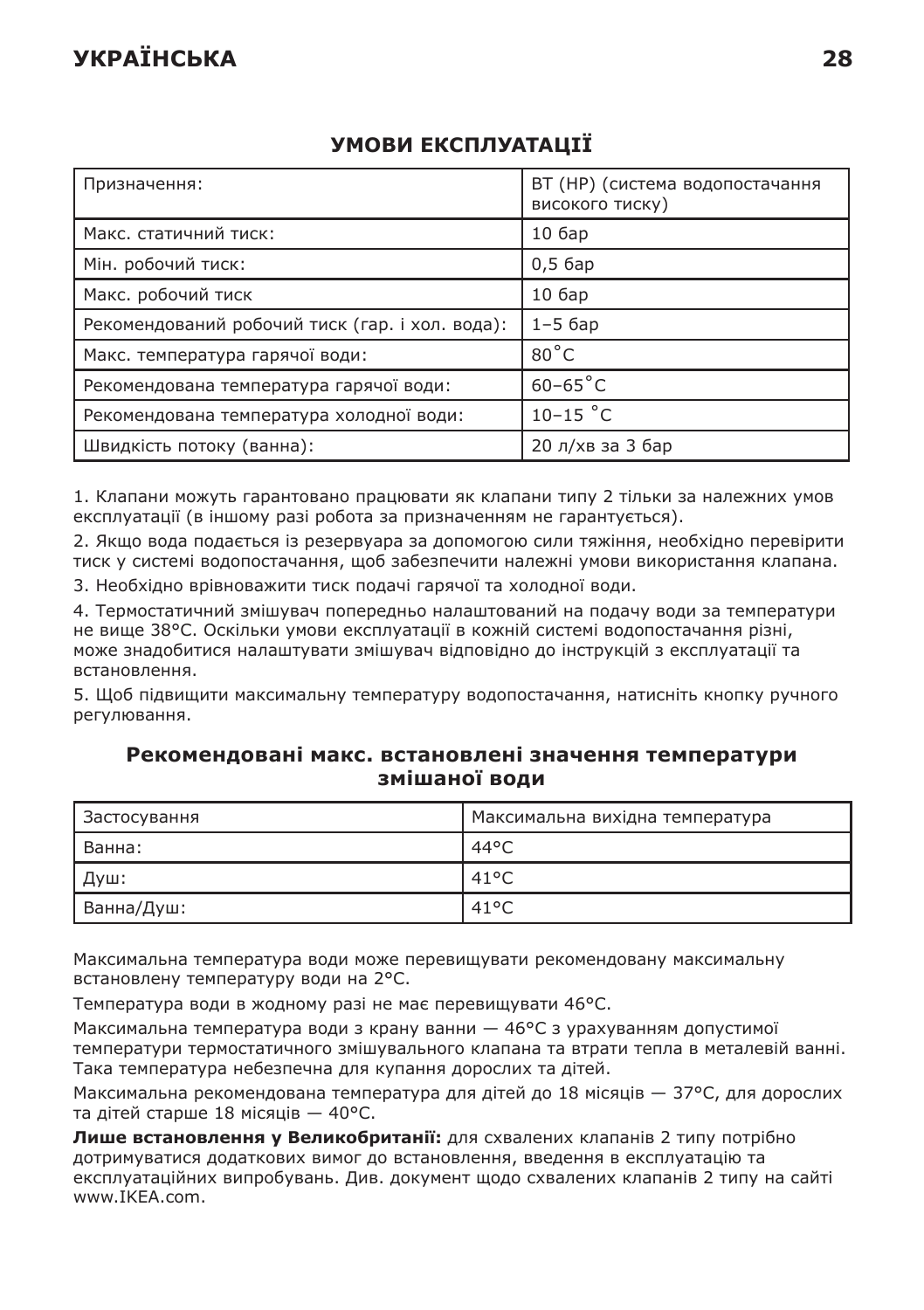| Namena:                                      | VP (dovodni sistem visokog pritiska) |
|----------------------------------------------|--------------------------------------|
| Maks. statički pritisak:                     | 10 bar (145 PSI)                     |
| Min. radni pritisak:                         | 0,5 bar (7,25 PSI)                   |
| Maks. radni pritisak:                        | 10 bar (145 PSI)                     |
| Preporučeni radni pritisak (vruće i hladno): | 1-5 bar (14,5-72,5 PSI)              |
| Maks. temperatura vruće vode:                | $80^{\circ}$ C                       |
| Preporučena temperatura vruće vode:          | $60 - 65^{\circ}$ C                  |
| Preporučena temperatura hladne vode:         | $10-15^{\circ}$ C                    |
| Protok (kada):                               | 20 l/min (5 gpm) na 3 bar (43,5 PSI) |

## **RADNI USLOVI**

1. Za ventile koji rade izvan ovih uslova ne može se garantovati da će raditi kao ventili Tipa 2 (propisani rad ne može se garantovati).

5. Ako voda dolazi iz cisterne silom Zemljine teže, treba proveriti da li pritisak vode zadovoljava uslove za upotrebu koji su pogodni za ventil.

3. Pritisak vruće i hladne vode treba da bude uravnotežen.

4. Termostatski mešač fabrički je podešen na bezbednu temperaturu do 38°C. Budući da se radni uslovi u dovodnim sistemima razlikuju, možda će biti potrebno da se podesi mešač u skladu s uputstvima za upotrebu i postavljanje.

5. Bezbednosno zaustavljanje temperature možeš lako isključiti pritiskom na dugme.

#### **Preporučena maksimalna temperatura na mešaču**

| l Primena | Najviša izlazna temperatura |
|-----------|-----------------------------|
| l Kada:   | 44°C                        |
| $ $ Tuš:  | $41^{\circ}$ C              |
| Kada/Tuš: | $41^{\circ}$ C              |

Najviša temperatura mešane vode može biti 2°C iznad preporučene podešene najviše temperature.

Temperatura mešane vode nikada ne sme biti viša od 46°C.

46°C najviša je temperatura mešane vode sa slavine s obzirom na dopuštena temperaturna odstupanja koja se tiču termostatskih ventila mešača i gubitaka temperature u metalnim kadama. To nije bezbedna temperatura za kupanje odraslih i dece.

37°C najviša je preporučena temperatura za decu/bebe mlađe od 18 meseci, 40°C najviša je preporučena temperatura za odrasle/decu stariju od 18 meseci.

**Samo za Veliku Britaniju** — Za montažu, puštanje u rad i ispitivanje u upotrebi tipa 2 odobrenih ventila, treba poštovati dodatne zahteve. Vidi dokument Tip 2 odobrenih ventila dostupan na IKEA.com.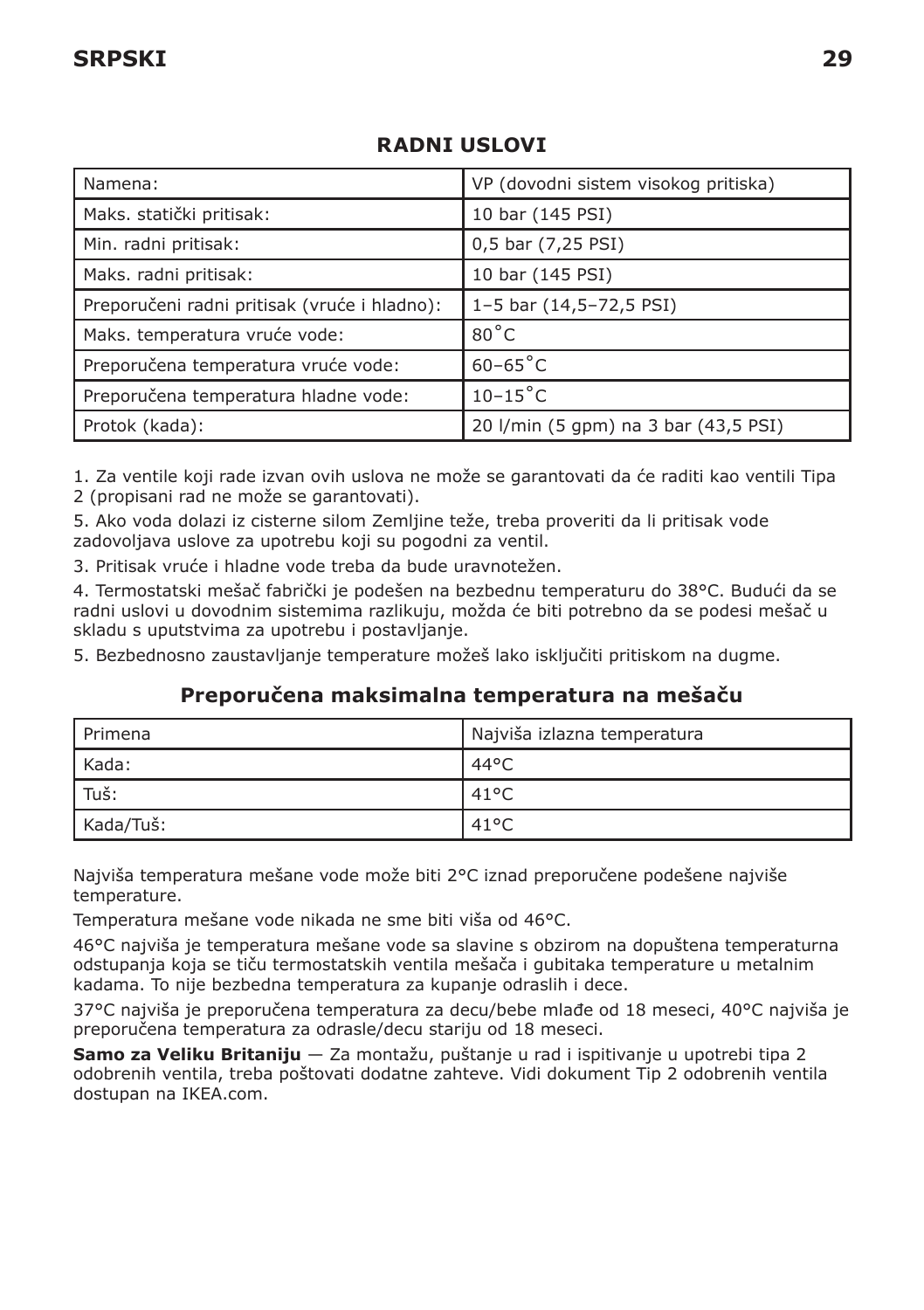# **SLOVENŠČINA 30**

| Oznake za uporabo:                         | VT (visokotlačni sistem)            |
|--------------------------------------------|-------------------------------------|
| Najvišji statični tlak:                    | 10 barov (145 PSI)                  |
| Najnižji delovni tlak:                     | 0,5 bara (7,25 PSI)                 |
| Najvišji delovni tlak:                     | 10 barov (145 PSI)                  |
| Priporočen delovni tlak (toplo in hladno): | $1 - 5$ barov $(14, 5 - 72, 5$ PSI) |
| Najvišja temperatura tople vode:           | 80 °C                               |
| Priporočena temperatura tople vode:        | $60-65$ °C                          |
| Priporočena temperatura hladne vode:       | $10-15$ °C                          |
| Pretok (kad):                              | 20 I/min pri 3 barih (43,5 PSI)     |

## **POGOJI DELOVANJA**

1. Če ventili delujejo izven navedenih pogojev uporabe, zanje ni mogoče zagotoviti, da bodo delovali kot ventili tipa 2 (predvidenega delovanja ni mogoče zagotoviti).

2. Če se voda iz vodohrana v sistem dovaja s pomočjo težnosti, je treba preveriti dovodni tlak in ugotoviti, ali so zagotovljeni tlačni pogoji za ustrezno delovanje ventila.

3. Tlak v priključnih ceveh tople in hladne vode mora biti enakovreden.

4. Termostatska mešalna armatura ima prednastavljeno varnostno omejitev temperature vode na 38 °C. Ker se pogoji delovanja v vodovodnih sistemih razlikujejo, je mešalno armaturo priporočljivo umeriti skladno z navodili za servisiranje in montažo.

4. Varnostno omejitev najvišje temperature vode lahko izključiš s pritiskom na gumb.

#### **Priporočena najvišja nastavitev temperature mešane vode**

| Uporaba   | Najvišja izhodna temperatura |
|-----------|------------------------------|
| Kad:      | 44 °C                        |
| l Prha:   | 41 °C                        |
| Kad/prha: | 41 °C                        |

Najvišja temperatura vode iz mešalne armature lahko za 2 °C presega priporočeno najvišjo temperaturo.

Temperatura vode ne sme nikoli presegati 46 °C.

Najvišja možna temperatura vode, ki priteče iz kopalne armature, je 46 °C, saj zaobjema največja še dovoljena temperaturna odstopanja, ki nastanejo v termostatskih mešalnih ventilih, ter temperaturne izgube v kovinskih kopalnih kadeh. Ta temperatura ni primerna za kopanje odraslih ali otrok.

Najvišja priporočena temperatura vode za kopanje dojenčkov/otrok, mlajših od 18 mesecev, je 37 °C. Najvišja priporočena temperatura vode za kopanje odraslih/otrok, starejših od 18 mesecev, je 40 °C.

**Velja samo za Združeno kraljestvo** - pri montaži, pregledovanju ter preverjanju delovanja ventilov tipa 2 je treba upoštavati dodatne zahteve. Seznam ventilov, ki izpolnjujejo zahteve tipa 2, je na voljo na spletni strani www.IKEA.com.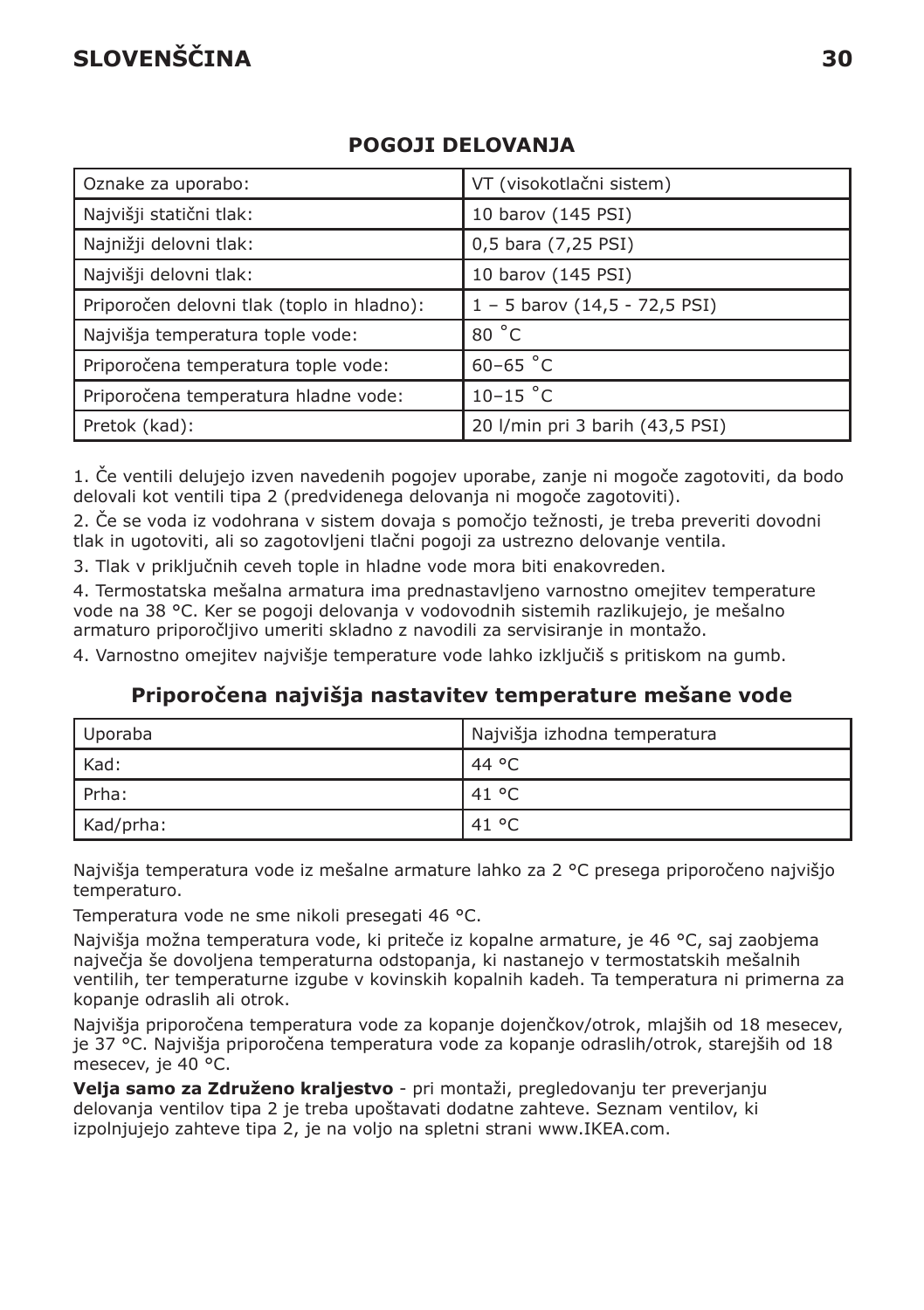# **TÜRKÇE 31**

## **ÇALIŞTIRMA KOŞULLARI**

| Kullanımın tanımı:                              | HP (yüksek basınçlı besleme sistemi)         |  |
|-------------------------------------------------|----------------------------------------------|--|
| Maksimum statik basınc:                         | 10 bar (145 PSI)                             |  |
| Minimum çalışma basıncı:                        | 0.5 bar (7.25 PSI)                           |  |
| Maksimum çalışma basıncı                        | 10 bar (145 PSI)                             |  |
| Tavsiye edilen çalışma basıncı (sıcak & soğuk): | 1 - 5 bar (14.5 - 72.5 PSI)                  |  |
| Maksimum sıcak su derecesi:                     | 80°C / 176 °F                                |  |
| Önerilen sıcak su derecesi:                     | 60 - $65^{\circ}$ C / 140 - 149 $^{\circ}$ F |  |
| Önerilen soğuk su derecesi:                     | $10 - 15^{\circ}$ C / 50 - 59 $^{\circ}$ F   |  |
| Su akış hızı (banyo):                           | 20 lt / dakika (5 gpm) @ 3 bar (43.5 PSI)    |  |

1. Bu kullanım koşullarının dışında kullanılan vanaların, Tip 2 vanaları olarak çalışması garanti edilemez (amaçlanan çalışma garanti edilemez).

2. Eğer su kaynağı bir su deposundan yer çekimi ile besleniyorsa, besleme basıncı kullanım şartlarının vana için uygun olduğundan emin olmak gerekir.

3. Sıcak ve soğuk su basıncı dengelenmelidir.

4. Termostatik karıştırıcı, 38°C olan emniyetli durdurma sıcaklığına önceden ayarlanmıştır. Her besleme sistemindeki çalışma koşulları değiştiğinden, karıştırıcıyı servis ve kurulum talimatlarına göre ayarlamak gerekebilir.

5. Geçersiz kılma düğmesine basarak ısı güvenlik kilidini geçersiz kılabilirsiniz.

#### **Önerilen maksimum su karıştırma sıcaklığı ayarı**

| I Kullanım alanı | Maksimum çıkış sıcaklığı          |
|------------------|-----------------------------------|
| Banyo:           | $44^{\circ}$ C / $111^{\circ}$ F  |
| Duş:             | $141^{\circ}$ C / $106^{\circ}$ F |
| Banyo/dus:       | 41°C / 106°F                      |

Maksimum karışık su sıcaklığı, önerilen maksimum 2°C karışık su sıcaklığı ayarının üzerinde olabilir.

Karışık su sıcaklığı hiçbir zaman 46°C'yi aşmamalıdır.

46°C, banyo bataryasının maksimum karışık su sıcaklığıdır ve termostatik karıştırma vanalarında bulunan ve izin verilen sıcaklık toleranslarını ve metal banyolardaki sıcaklık kayıplarını hesaba katar. Yetişkinler veya çocuklar için güvenli bir banyo sıcaklığı değildir.

37°C, 18 aydan küçük çocuklarda/bebeklerde önerilen maksimum sıcaklıktır, 40°C, 18 aydan büyük yetişkinler ve çocuklar için önerilen maksimum sıcaklıktır.

**Yalnızca İngiltere kurulumları için:** Tip 2 onaylı vanalar için ilave kurulum, devreye alma ve hizmet içi test gereksinimleri takip edilmelidir. Tip 2 onaylı vanaların belgesini incelemek için www.IKEA.com adresini ziyaret ediniz.